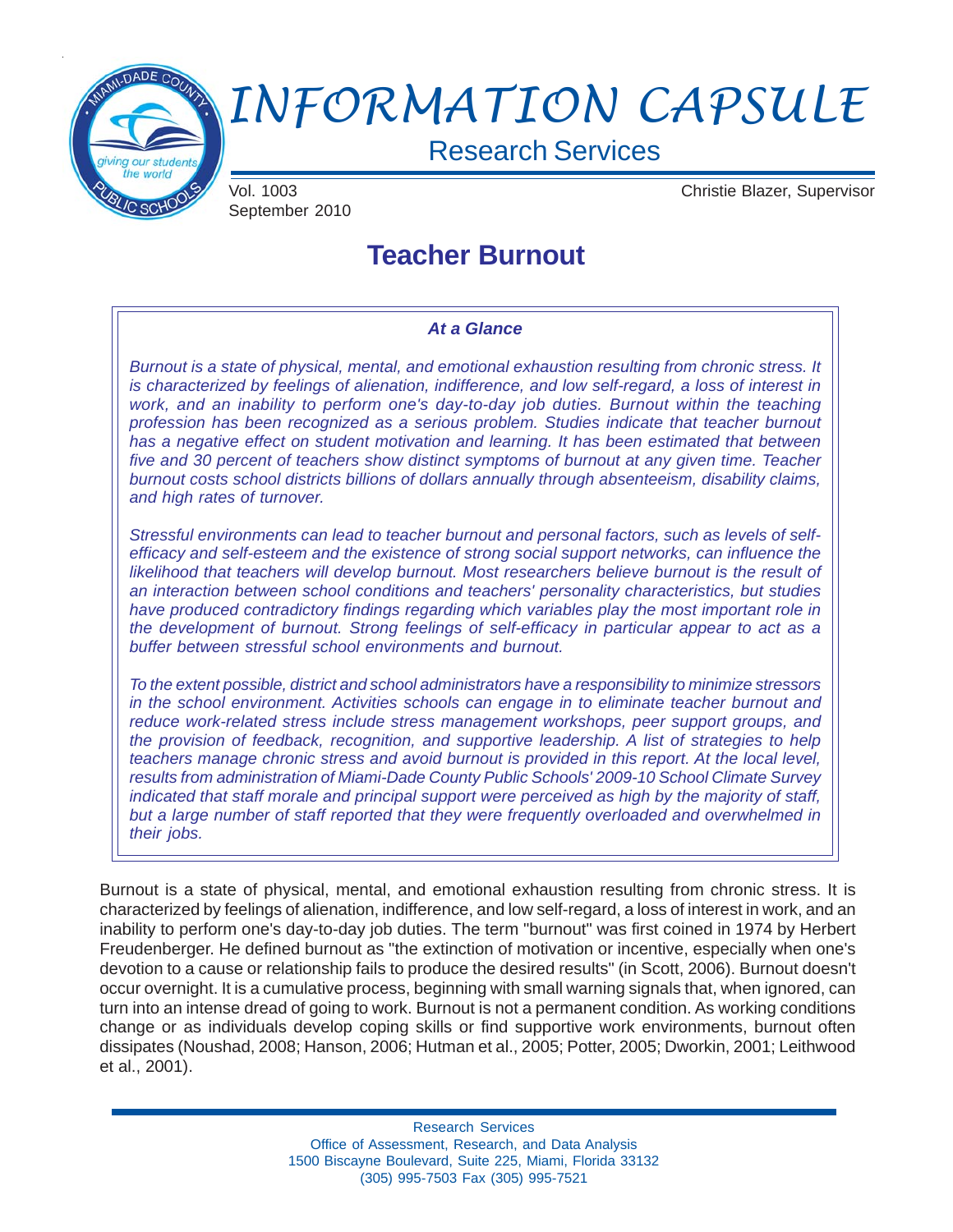The literature frequently uses the terms burnout and stress interchangeably, but it is important to emphasize that they are different concepts and that stress does not automatically lead to burnout. Stress can be positive or negative and a certain amount of stress is needed to motivate action; however, burnout is distinctly and exclusively negative. Burnout is most often the result not of stress alone but of unmediated stress, or of being stressed and having no "out," no buffers, no support system, and no adequate rewards (Landeche, 2009; Noushad, 2008; Hanson, 2006; Scott, 2006; Hutman et al., 2005; Evers et al., 2000; Farber, 1984).

Maslach and Jackson (1982) initiated most of the early research into the burnout phenomenon. Christina Maslach (cited in Center for Mental Health in Schools at UCLA, 2002) stated: "Burnout is used to describe a syndrome that goes beyond physical fatigue from overwork. Stress and emotional exhaustion are part of it, but the hallmark of burnout is the distancing that goes on in response to the overload." Maslach and Jackson (1982) described burnout as a three-dimensional construct and this conceptualization has been widely accepted by burnout researchers (Noushad, 2008; Kokkinos, 2007; Hakanen et al., 2006; Hanson, 2006; Omdahl & Fritz, 2006; Cheek et al., 2003; Leithwood et al., 2001). The three dimensions of burnout are:

- Emotional exhaustion depletion of emotional resources and the feeling that one has nothing left to give.
- Depersonalization also referred to as cynicism; development of negative and cynical attitudes and the distancing of oneself from others, usually the individuals who should be the recipients of the care or service.
- Feelings of low personal accomplishment general dissatisfaction with oneself, one's professional abilities, and one's effectiveness. Individuals suffering from reduced personal accomplishment have low self-confidence and feelings of inadequacy.

Researchers agree that although these three dimensions of burnout are connected, they are independent components of the syndrome, often appearing at different times and at different degrees of severity (Kokkinos, 2007; Hutman et al., 2005; Evers et al., 2000). Maslach and Jackson (1982) proposed that the three components emerge sequentially, with emotional exhaustion as the first phase, depersonalization as the second phase, and feelings of reduced personal accomplishment as the third phase. The sequence in which these three dimensions appear was confirmed in subsequent burnout studies (Noushad, 2008; Omdahl and Fritz, 2006).

Researchers have found that burnout is most often associated with situations in which employees feel overworked; underappreciated; confused about expectations and priorities; concerned about job security; overcommitted with responsibilities; and resentful about duties that are not commensurate with pay (Scott, 2010; Hutman et al., 2005; The University of Melbourne, n.d.). Although burnout is common in many professions, it is much more prevalent in the helping professions. In addition to the stress that arises from routine job duties, teachers, counselors, doctors, nurses, and police officers have responsibility for the well-being of others. This extra responsibility, combined with limited resources, long hours, and poor working conditions, can lead to chronic stress and eventually burnout (Hutman et al., 2005; Dworkin, 1987). Burnout within the teaching profession in particular has been recognized as a serious problem (Schwinn, 2007; Hakanen et al., 2006; Goddard & O'Brien, 2004; Haberman, 2004; Bivona, 2002; Lens & Neves de Jesus, 1999; Weisberg & Sagie, 1999). Teachers experiencing burnout believe they have no impact on students' lives or education and see no reason to continue caring or expending any serious effort in their jobs (Özkanal & Arikan, 2010; Schwinn, 2007; Haberman, 2004).

It has been estimated that between five and 30 percent of teachers show distinct symptoms of burnout at any given time (Hakanen et al., 2006; Cheek et al., 2003; Farber, 2000; Dworkin, 1987). Some teachers leave the profession because they can't cope with the high levels of stress while others burn out but stay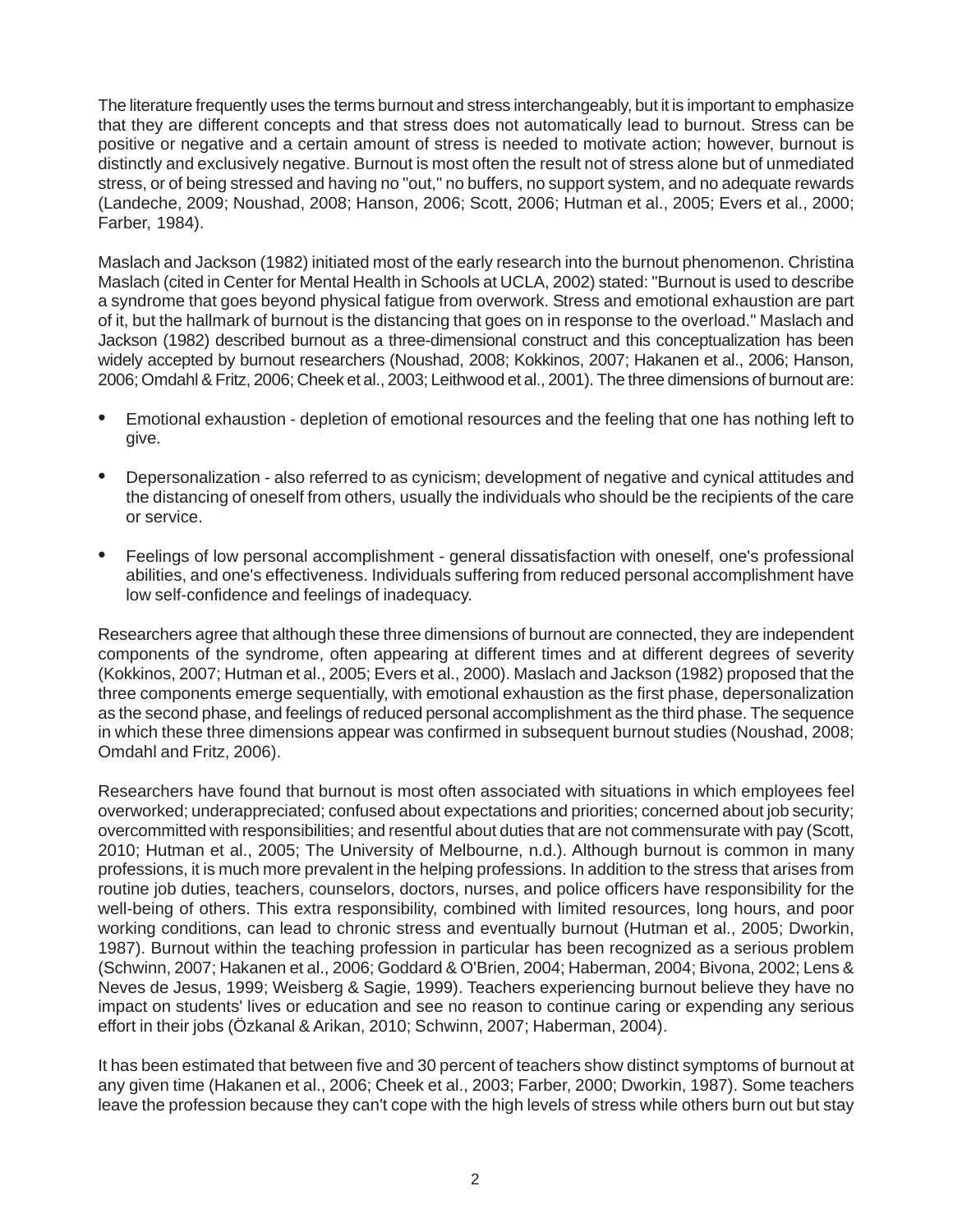in the profession. Those who remain either learn coping skills that enable them to adapt to the stress associated with their work or count the days until weekends and ultimately, retirement (Bivona, 2002; Dworkin, 2001; Evers et al., 2000).

# **Symptoms of Burnout**

Individuals suffering from burnout typically exhibit a variety of psychological, physical, and behavioral symptoms. The most common symptoms are summarized below.

- **Psychological Symptoms.** Occasional feelings of frustration, anger, dissatisfaction, and anxiety are normal parts of any job, but people caught in the burnout cycle experience these negative emotions on a continual basis. Burned out individuals feel helpless, depressed, resentful, and meaningless. Most burnout victims no longer find their jobs interesting or enjoyable and don't even care about doing a good job. They usually dread going to work in the morning (Texas Medical Association, 2009; Noushad, 2008; Zhang & Sapp, 2008; Hanson, 2006; Omdahl & Fritz, 2006; Hutman et al., 2005; Potter, 2005; Wood & McCarthy, 2002; Evers et al., 2000).
- **Physical Symptoms.** Burnout is generally characterized by some degree of physical exhaustion or a general feeling of being tired and rundown. Physical problems associated with burnout include headaches, digestive disorders, high blood pressure, heart palpitations, and insomnia (American Psychological Association, 2010a; Texas Medical Association, 2009; Noushad, 2008; Hanson, 2006; Omdahl & Fritz, 2006; Potter, 2005; Wood & McCarthy, 2002; Evers et al., 2000). Researchers have reported that even a moderate amount of stress puts workers at risk for hypertension, cardiovascular disease, and even diabetes (Keita, 2010; Baker, 2009; Godsey et al., 2007; Melamed et al., 2006).
- **Behavioral Symptoms.** Burnout is often manifested in behavioral reactions such as tardiness, absenteeism, poor job performance, and lack of interest and commitment. Teachers who are burned out often distance themselves from students physically and emotionally, feel less sympathetic toward students, teach class less enthusiastically and creatively, and perform tasks by rote. They tend to have a lower tolerance for classroom disruptions and withdraw from social interactions with students and colleagues (Texas Medical Association, 2009; Zhang & Sapp, 2008; Potter, 2005; Wood & McCarthy, 2002; Leithwood et al., 2001; Evers, 2000; Brouwers & Tomic, 1999). Burned out individuals often drink more alcohol or caffeine, adopt unhealthy eating habits, and use drugs such as sleeping pills, tranquilizers, and mood elevators (Omdahl & Fritz, 2006; Potter, 2005).

# **Consequences of Burnout**

Studies suggest that teacher stress and burnout cost school districts billions of dollars annually through absenteeism, disability claims, and high rates of teacher turnover (Durr, 2008; Schwinn, 2007; Omdahl & Fritz, 2006; Alliance for Education, 2004; Haberman, 2004; Wiley, 2000; Evers et al., 2000; Brown & Uehara, 1999). Researchers have consistently found that burnout leads to higher rates of teacher turnover and absenteeism (Omdahl & Fritz, 2006; Toppinen-Tanner et al., 2005; Haberman, 2004; Evers et al., 2000; Brown & Uehara, 1999). Mental Health America (2010) reported that one in four people say they've missed work due to work-related stress.

Stress levels are directly linked to physical well-being. Seventy-five percent of visits to doctors' offices concern stress-related ailments. Chronic stress can double the risk of heart attack and increases the likelihood of an individual developing serious illnesses such as diabetes and cancer (Mental Health America, 2010).

Individuals experiencing burnout exhibit decreased productivity and performance. They have trouble meeting deadlines, concentrating, and making decisions (Mental Health America, 2010). Most importantly,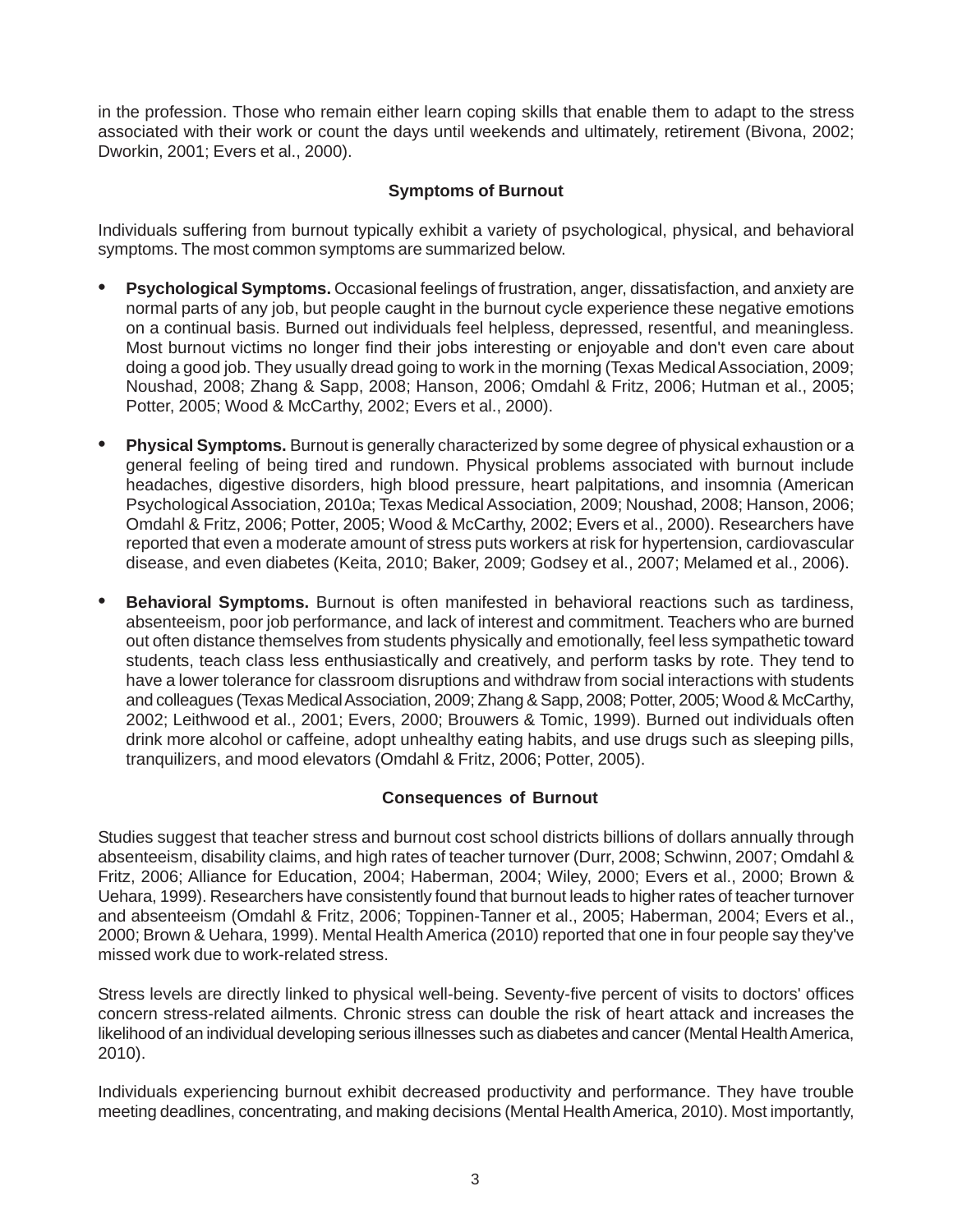studies have found that teacher burnout has a negative effect on student motivation and learning (Durr, 2008; Zhang & Sapp, 2008; Haberman, 2004). Landeche (2009) noted that one of the most harmful consequences of burnout is the lack of emotional support teachers are able to offer their students.

## **Factors that Most Frequently Lead to Burnout**

The likelihood that teachers will experience burnout is determined by both the environment in which they work and individual characteristics, such as personality traits and demographic factors, that may make them more prone to burnout. A review of both sets of factors is provided below.

#### **Environmental Factors**

There are many different environmental factors that can lead to teacher burnout, including poor working conditions, excessive job demands, lack of recognition and feedback, disruptive students, and lack of administrative and collegial support.

- **Poor Working Conditions.** Working conditions that contribute to burnout include inadequate staff, materials, equipment, facilities, or funding; overcrowded classrooms; and fear of violence (Landeche, 2009; Hakanen et al., 2006; Taylor et al., 2005; Camilli, 2004; Howard & Johnson, 2004; Abel & Sewell, 1999; Farber, 1998; Terry, 1997; Hammond & Onikama, 1996).
- **Excessive job demands.** Research indicates that burnout is more likely when unrealistic and excessive demands are made on teachers' time and energy and when they are under constant and strong pressure to produce, perform, and meet deadlines (Landeche, 2009; Hakanen et al., 2006; Kilgallon, 2006; Taylor et al., 2005; Howard & Johnson, 2004; Kyriacou, 2001; Leithwood et al., 2001; Maslach et al., 2001; Wiley, 2000; Corey, 1996). Several researchers have noted that teachers are under increasing pressure to expand their roles beyond education. Not only are they expected to teach specific content, but they are required to provide enrichment activities, encourage students' moral and ethical development, act as social workers, attend committee meetings, raise funds, implement new technology, meet with parents, participate in community activities, and attend conferences to develop professionally (Taylor et al., 2005; Lens & Neves de Jesus, 1999; Lumsden, 1998; Jorde, 1981).
- **Profusion of school reforms.** Studies suggest that teachers in schools undergoing comprehensive reform are more likely to experience symptoms of burnout (Hanson, 2006; Howard & Johnson, 2004; Cheek et al., 2003; Bivona, 2002; Dworkin, 2001; Kyriacou, 2001; Leithwood et al., 2001; Farber & Ascher, 1991). Researchers have explained that most educational reforms are imposed on schools and teachers from the top down, with little justification given for new programs and policies. Many teachers therefore feel excluded from the decision-making process, resulting in feelings of powerlessness, helplessness, and discouragement (Lens & Neves de Jesus, 1999; Farber, 1998).
- I**ncreased accountability pressure.** Several researchers have found that accountability demands and pressures lead to increased teacher stress and burnout (Landeche, 2009; Hanson, 2006; Haberman, 2004; Sunderman et al., 2004; Pedulla et al., 2003; Center for Mental Health in Schools at UCLA, 2002; Taylor et al., 2002; Brownell, 1997). Elementary school teachers and teachers of highstakes subject areas at the middle and senior high school levels report significantly greater feelings of accountability- and test-related pressure (Hanson, 2006; Pedulla et al., 2003).
- **Lack of empowerment and autonomy.** Studies indicate that the ability to influence decisions reduces the likelihood of burnout; however, many teachers work in environments in which they believe they have little or no control over long-range outcomes. Research has found that teachers are more likely to experience burnout when they believe they have little or no control over curriculum and instruction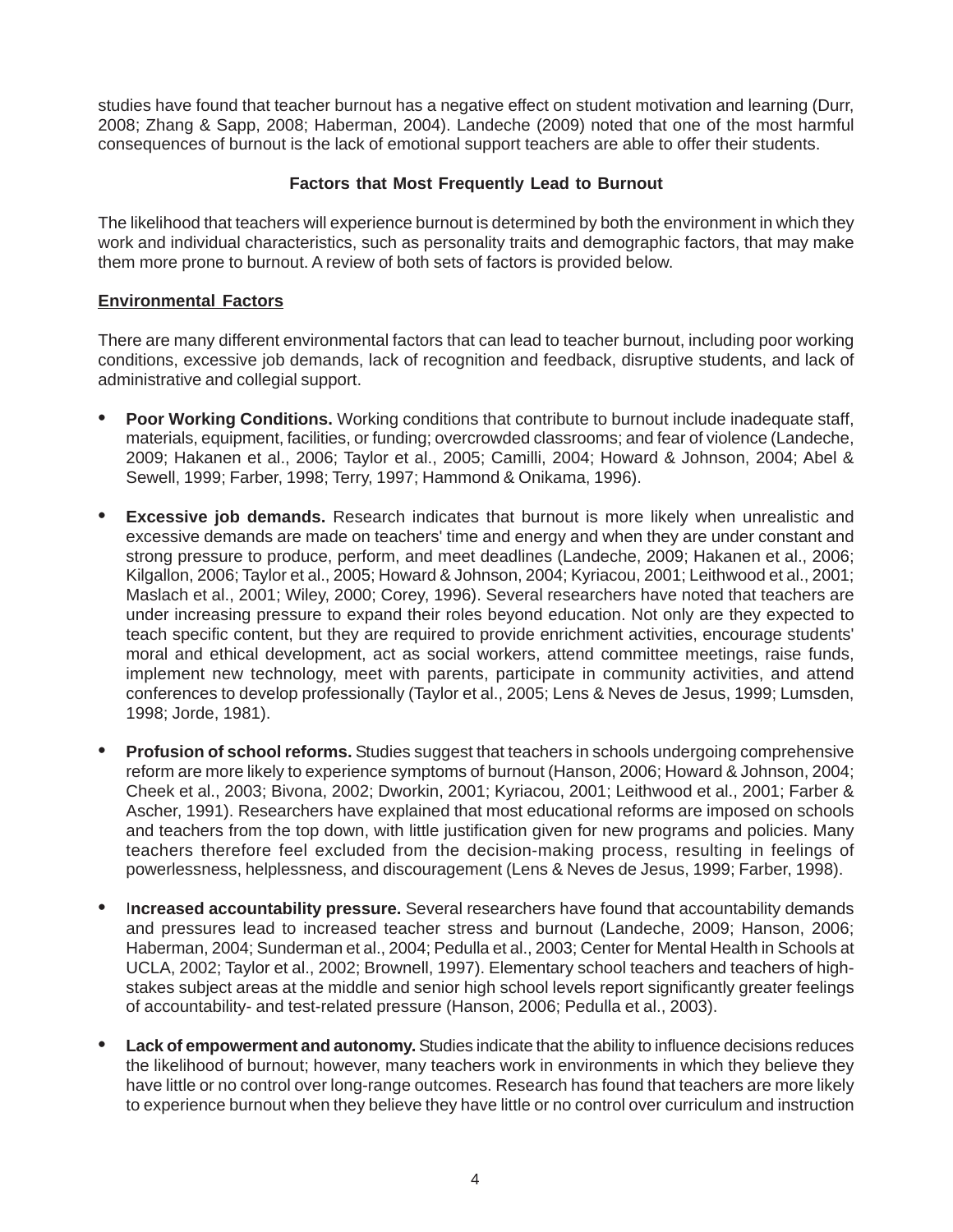or their work environment and when experimentation and innovation are discouraged (Hutman et al., 2005; Pearson & Moomaw, 2005; Goddard et al., 2004; Center for Mental Health in Schools at UCLA, 2002; Leithwood et al., 2001; Maslach et al., 2001; Brownell, 1997; Corey, 1996; Hammond & Onikama, 1996).

- **Lack of training.** Burnout is more likely to occur when teachers are assigned to a classroom without appropriate training. Stress and feelings of personal inadequacy increase when teachers feel incompetent or poorly prepared or when they are required to teach outside of their areas of expertise. Conversely, studies have found that teachers tend to exhibit lower levels of stress when their skills and abilities match the demands and requirements of the job (Haberman, 2004; Howard & Johnson, 2004; Kyriacou, 2001; Leithwood et al., 2001; Evers et al., 2000; Lens & Neves de Jesus, 1999; Bunce & West, 1996).
- **Lack of recognition and feedback.** Teachers appear to be less likely to experience burnout when they receive recognition for their efforts and achievement (Haberman, 2004; Howard & Johnson, 2004; Leithwood et al., 2001; Sinclair, 1992). Corey (1996) reported that one cause of burnout is "giving a great deal personally and not getting back much in the way of appreciation or positive responses." Furthermore, lack of feedback and clear objective performance standards have been found to increase teachers' stress levels (Maslach et al., 2001; Jorde, 1991; Cedoline, 1982).
- Lack of administrative support. Research indicates that teacher burnout is more likely to occur within school environments characterized by low levels of principal support (Timms et al., 2007; Taylor et al., 2005; Haberman, 2004; Howard & Johnson, 2004; Bivona, 2002; Labone, 2002; Lens & Neves de Jesus, 1999). Principal practices that have been found to be associated with teacher burnout include authoritarian leadership styles, lack of trust in teachers' professional adequacy, inconsistent behavior, lack of follow-up, favoritism, and harassment (Leithwood et al., 2001; Corey, 1996).
- **Lack of collegial support.** Studies have shown that teachers who work in schools where they have opportunities to share professional experiences, receive support from colleagues, and don't feel professionally isolated are less likely to be burned out (Howard & Johnson, 2004; Labone, 2002; Center for Mental Health in Schools at UCLA, 2002; Leithwood et al., 2001; Maslach et al., 2001; Lens & Neves de Jesus, 1999; Corey, 1996).
- **Substandard pay coupled with limited opportunities for promotion.** Researchers have found that insufficient pay and benefits and limited advancement opportunities contribute to teacher burnout. Many teachers don't feel they are adequately reimbursed for their efforts and some complain about their horizontal careers. Most teachers can not be promoted since only a limited number of school and district administrative positions are available (Taylor et al., 2005; Haberman, 2004; Lens & Neves de Jesus, 1999; Jorde, 1991; Farber, 1984).
- **Disruptive student behavior in the classroom.** Studies suggest that students' disruptive behavior is a frequent cause of teacher burnout. Additional student-related sources of burnout include lack of motivation and respect for teachers; lack of discipline; and miscommunications between teachers and students of different cultural or economic backgrounds (Zhang & Sapp, 2008; Hanson, 2006; Taylor et al., 2005; Haberman, 2004; Howard & Johnson, 2004; Labone, 2002; Kyriacou, 2001; Evers et al., 2000; Brouwers & Tomic, 1999; Lens & Neves de Jesus, 1999; Lumsden, 1998; Corey, 1996).
- **Lack of parent and community support.** Several researchers have found that declining parent and community respect for public education has devalued the teaching profession and led to increased rates of burnout (Landeche, 2009; Cano-García et al., 2004; Haberman, 2004; Howard & Johnson, 2004; Bivona, 2002; Dworkin, 2001; Leithwood et al., 2001; Scott et al., 2001). Farber (1998) concluded that "the chronic undervaluation of work involving the care of children" and "the continual denigration of work . . . serve to promote the conditions that make teachers feel overworked and underappreciated."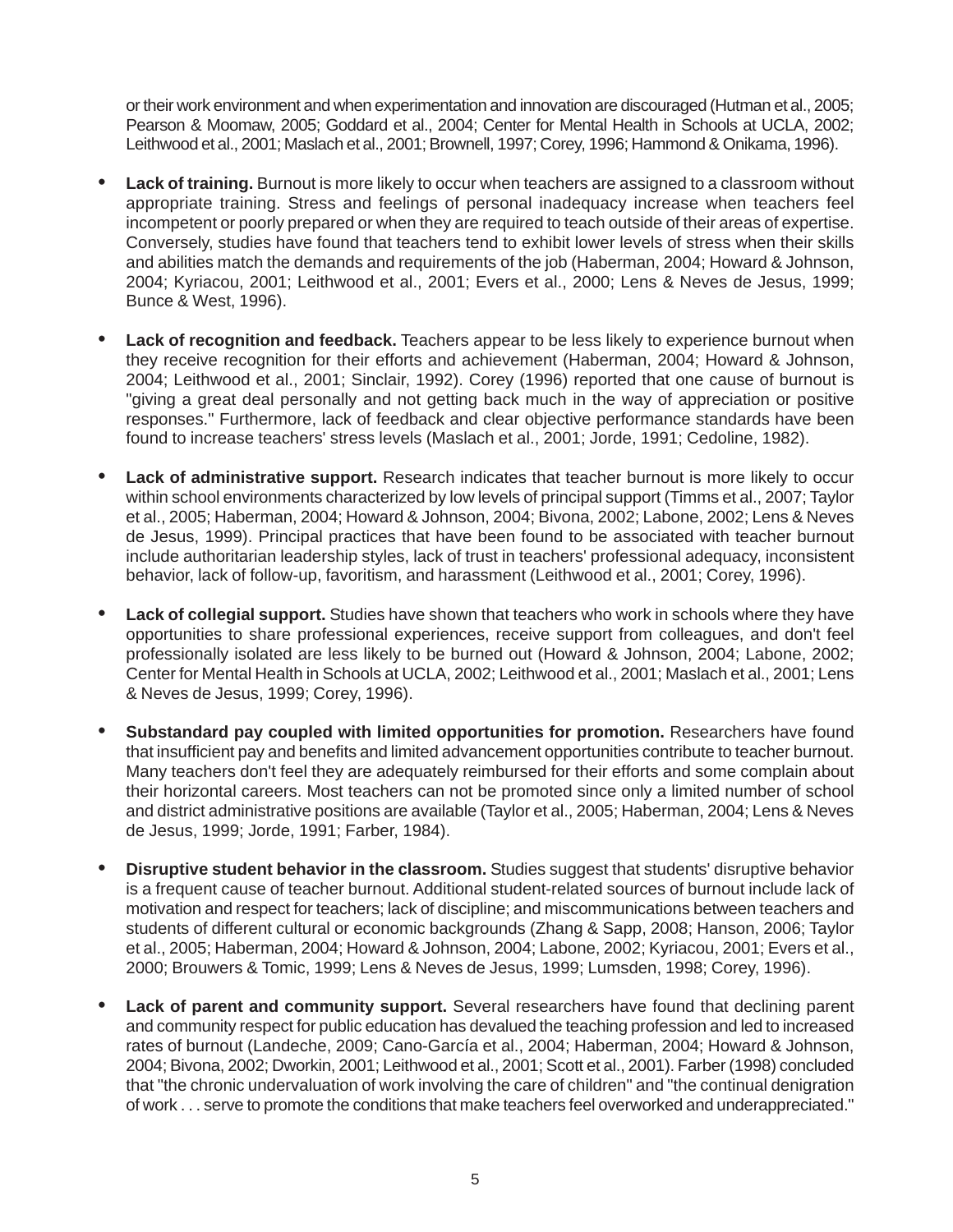• **Demanding parents.** Researchers have also found that demanding parents can be a source of teacher burnout (Lens & Neves de Jesus, 1999; Farber, 1984). A study conducted in Germany (cited in Parker-Pope, 2008) concluded that emotional fatigue resulting from interacting with overly demanding parents was the main reason reported by teachers for losing their motivation to teach and eventually leaving the profession.

## **Individual Characteristics**

Teachers' reactions to their working conditions are effected by individual characteristics such as personality traits and demographic factors. These individual characteristics determine how teachers perceive and respond to their environment and if situational variables become a cause of burnout or the basis for the development of effective coping strategies (Omdahl & Fritz, 2006; Haberman, 2004; Lens & Neves de Jesus, 1999).

• **Personality traits.** Research has demonstrated that teachers with high levels of self-esteem, a positive self-concept, and an internal locus of control (the belief that one is in control of the environment) are more resistant to burnout (Labone, 2002; Leithwood et al., 2001; Farber, 1998). Conversely, studies have identified several traits associated with high vulnerability to burnout, including being overly idealistic, passionate, and dedicated, having a high need for self-affirmation, and over-identifying with others (Schwinn, 2007; Hutman, 2005; Gold, 2001; Farber, 1998). Additional studies have found that high levels of neuroticism and introversion are associated with burnout (Kokkinos, 2007; Cano-García et al., 2004; Goddard et al., 2004; Maslach et al., 2001; Cedoline, 1982). Those with Type A personalities (extreme competitiveness, time-pressured lifestyles, hostility, and an excessive need for control) are also more likely to experience burnout (Leithwood et al., 2001; Maslach et al., 2001; Terry, 1997).

Researchers have unanimously concluded that low self-efficacy intensifies feelings of burnout, while high self-efficacy reduces feelings of burnout. Self-efficacy refers to teachers' beliefs about their ability to succeed in producing desired outcomes (Howard & Johnson, 2004; Labone, 2002; Leithwood et al., 2001; Evers et al., 2000; Brouwers & Tomic, 1999). Durr (2008) found that teachers with high levels of self-efficacy were less likely to experience burnout, regardless of the level of administrative support they received at their schools. He also reported that teachers with a greater belief in their ability to manage the classroom and engage students were significantly less likely to suffer from burnout. [It should be noted that Labone's (2002) study of Australian teachers reported contrasting findings. Lack of support from school leadership was found to contribute more to burnout than teachers' reported feelings of self-efficacy.]

- **Support from family and friends**. Studies indicate that individuals who have diverse, caring networks of family and friends demonstrate fewer symptoms of burnout. Family and friends help teachers maintain perspective and generate ideas for resolving problems (Howard & Johnson, 2004; Cheek et al., 2003; Maslach et al., 2001; Terry, 1997). Studies conducted on the relationship between marital status and the likelihood of becoming burned out have produced mixed findings (Durr, 2008; Cheek et al., 2003; Maslach et al., 2001; Bachelor & Gold, 1988; Farber, 1984; Cedoline, 1982).
- **Gender.** Most researchers have found that male teachers are more prone to burnout (Haberman, 2004; Labone, 2002; Leithwood et al., 2001; Maslach et al., 2001; Farber, 1998). However, Timms and colleagues (2006) concluded that female teachers were more likely to experience burnout, and several other researchers found no differences in burnout rates between male and female teachers (Durr, 2008; Bachelor & Gold, 1988; Farber, 1984).
- **Age.** Most studies have concluded that younger teachers are more likely to experience burnout than older teachers (Durr, 2008; Hanson, 2006; Haberman, 2004; Maslach et al., 2001; Farber, 1998;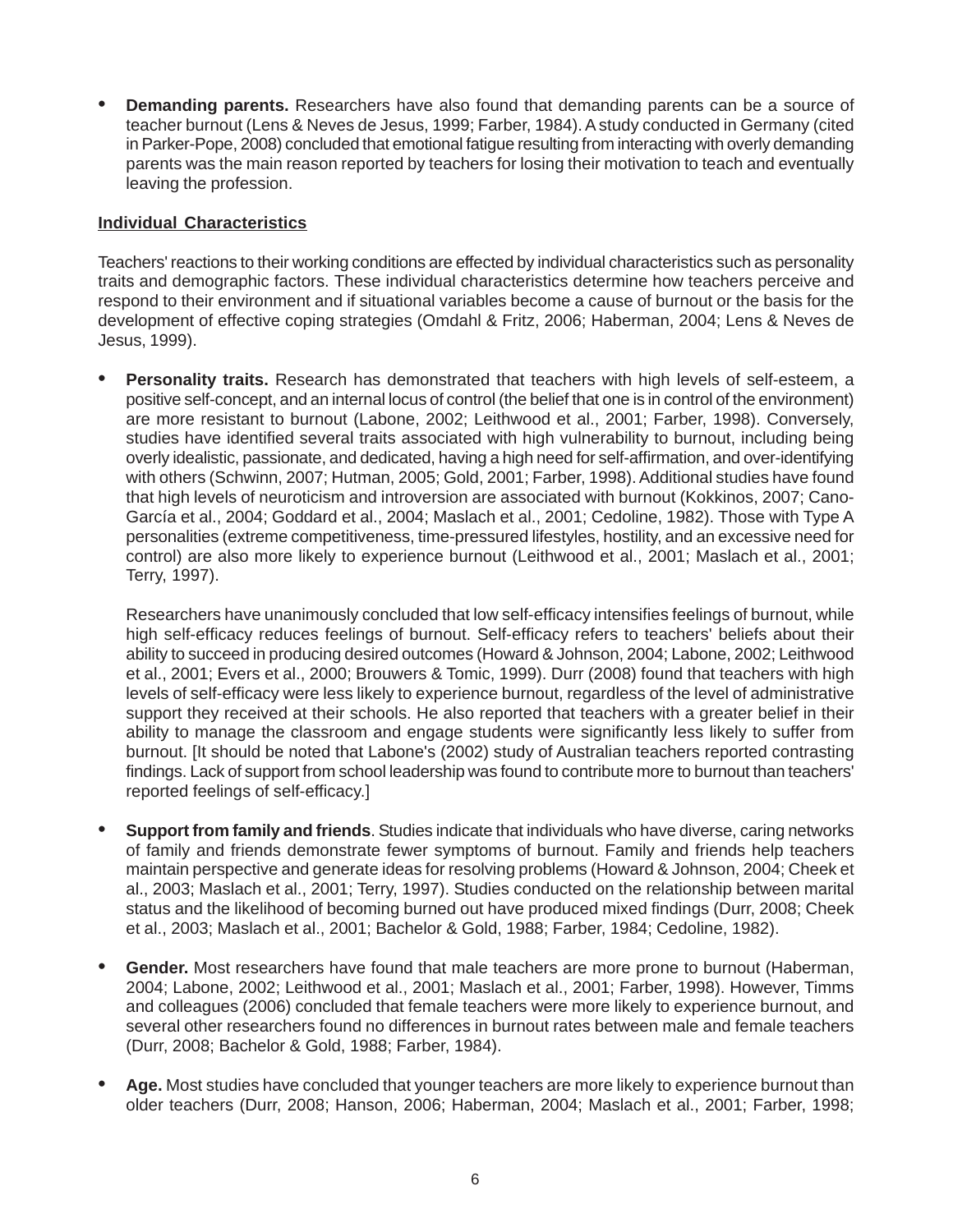Bachelor & Gold, 1988). A few studies, however, have reported that teacher burnout increases with age (Kilgallon, 2006; Leithwood et al., 2001) or that there is no significant relationship between age and burnout (Zabel & Zabel, 2001; Berg, 1994; Hittner, 1981).

- **Teaching experience.** Studies conducted on the relationship between years of teaching experience and burnout have produced mixed findings. Some researchers have found that less experienced teachers are more likely to become burned out (Landeche, 2009; Durr, 2008; Haberman, 2004; Bivona, 2002; Maslach et al., 2001). In contrast, Graham (1999) reported that teachers with more years of experience tended to show greater signs of burnout than their less experienced colleagues. Several studies have found that burnout is highest among mid-career teachers and lower among teachers with very little or extensive teaching experience (Timms et al., 2006; Leithwood et al., 2001; Friedman, 1991). Finally, some studies have not found any significant relationship between the number of years a teacher has been in the profession and burnout rates (Camilli, 2004; Zabel & Zabel, 2001; Berg, 1994; Brissie et al., 1988; Hall et al., 1988; Farber, 1984).
- **School level.** Most researchers agree that middle and senior high school teachers are more likely to experience burnout than elementary school teachers (Murray, 2007; Hanson, 2006; Camilli, 2004; Haberman, 2004; Labone, 2002; Hall et al., 1988; Farber, 1984).

# **Studies Identifying the Best Predictors of Burnout**

Studies have been conducted to determine which teachers are most likely to suffer from burnout and how they differ from their colleagues who do not fall victim to burnout. Although most researchers have found that burnout is the result of an interaction between situational variables and personality characteristics, studies have produced contradictory findings regarding which variables play the most important role in the development of burnout. Some studies have reported that environmental factors are better predictors of burnout than personal characteristics. Others, however, have concluded that personal characteristics contribute more to explanations of burnout than situational factors (Kokkinos, 2007; Cano-García et al., 2004; Lens & Neves de Jesus, 1999).

- Leithwood and colleagues' (2001) study of 331 Toronto area teachers reported that three sets of variables explained 30 percent of the variation in teacher burnout: organizational factors, leadership factors, and personal factors. Organizational factors explained about one-half of the variation in burnout accounted for by the model; leadership factors explained approximately one-third; and personal factors explained about 17 percent. The researchers concluded that organizational and leadership factors were better predictors of burnout than personal factors.
- Similarly, Labone's (2002) study of 800 randomly selected Australian teachers found that while both self-efficacy (a personal characteristic) and leadership support (a situational variable) were related to teacher burnout, leadership support contributed more to burnout than self-efficacy. In other words, lack of leadership support induced feelings of burnout regardless of teachers' levels of self-efficacy.
- These results are in direct contrast with those of Byrne (1994), who reported that personal factors, particularly self-esteem, acted as "a critical and controlling factor in the predisposition of teachers to burnout" and that they function as "an essential mediator variable through which the effects of environment-based organizational factors filter."

Two studies that examined the factors most likely to lead to each of the three dimensions of burnout (emotional exhaustion, depersonalization, and feelings of low personal accomplishment) reached different conclusions.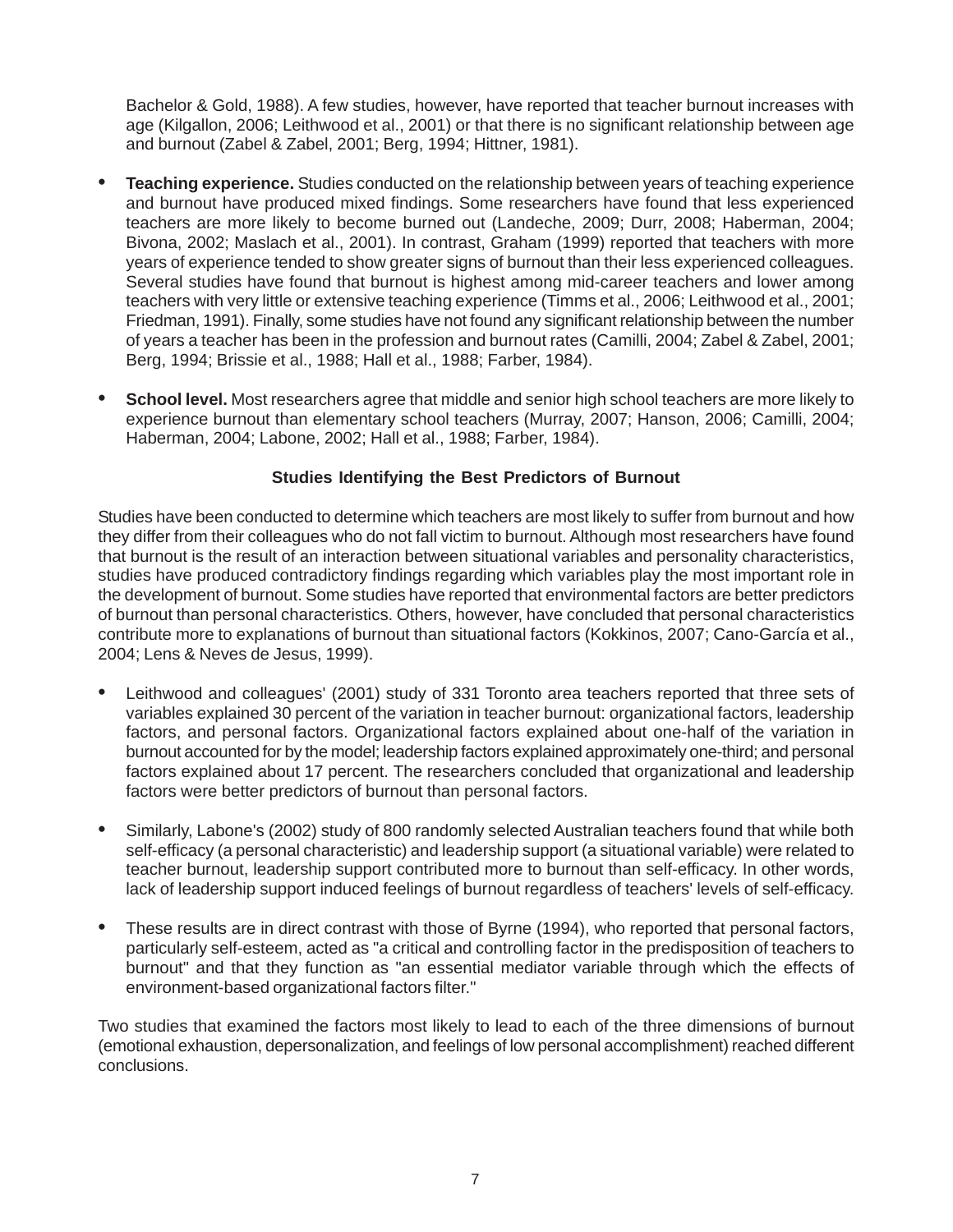- Kokkinos' (2007) study of 447 primary school teachers in Cyprus found that emotional exhaustion was predicted mainly by environmental stressors, depersonalization was predicted almost equally by environmental and personal characteristics, and feelings of personal accomplishment were predicted mostly by individual characteristics.
	- Two sources of situational stress managing student behavior and time constraints explained most of the variance in emotional exhaustion. However, personal characteristics also contributed to some of the variance. Teachers with the highest levels of emotional exhaustion were female and had more than 10 years of teaching experience. Neuroticism was also a significant predictor of emotional exhaustion.
	- Environmental factors and personal characteristics contributed almost equally to the prediction of depersonalization. Among the personal characteristics, conscientiousness was the most important predictor. Teachers with low personality inventory scores in conscientiousness demonstrated higher levels of depersonalization. High scores in neuroticism were also related to increased depersonalization. Among the situational variables, stress arising from maintaining order and discipline in the classroom was the strongest predictor of depersonalization, although lack of time was also a significant predictor.
	- Personal accomplishment was predicted mainly by personality characteristics. Teachers with higher personality inventory scores in conscientiousness and extroversion and lower scores in neuroticism were more likely to exhibit increased feelings of personal accomplishment (indicating that the teacher was not experiencing this dimension of burnout). Teachers with higher feelings of personal accomplishment also tended to have more than 10 years of teaching experience.
- In contrast to Kokkinos' (2007) findings, Cano-García and colleagues' (2004) study of 99 teachers at public and private schools in Spain found that a combination of personal and environmental variables significantly predicted scores in the emotional exhaustion and personal accomplishment dimensions of burnout. Depersonalization was best predicted by personal, rather than environmental, variables.
	- The best predictors of emotional exhaustion were high levels of neuroticism; a deficient relationship with school administration; lack of advancement opportunities; awareness of little professional prestige; seniority in one's teaching position; and having fewer students. [The finding that teachers with fewer students exhibited more symptoms of emotional exhaustion was contrary to expectations. The researchers hypothesized that this may have been because more difficult students were grouped in smaller classes.]
	- The best predictor of high scores on the personal accomplishment dimension of burnout (indicating that the teacher was not experiencing this dimension of burnout) was a profile of an agreeable teacher who worked at a private, rather than public, school, and assigned importance to his or her relationships with students.
	- Lack of agreeableness was the best predictor of high levels of depersonalization.

# **Burnout Interventions**

Intervention programs either treat individuals for burnout after it has occurred or prevent burnout from occurring in the first place. Researchers agree that it is easier to prevent burnout than it is to reverse it once it has developed (Schwinn, 2007; Cheek et al., 2003; Wood & McCarthy, 2002; Maslach et al., 2001; Evers et al., 2000).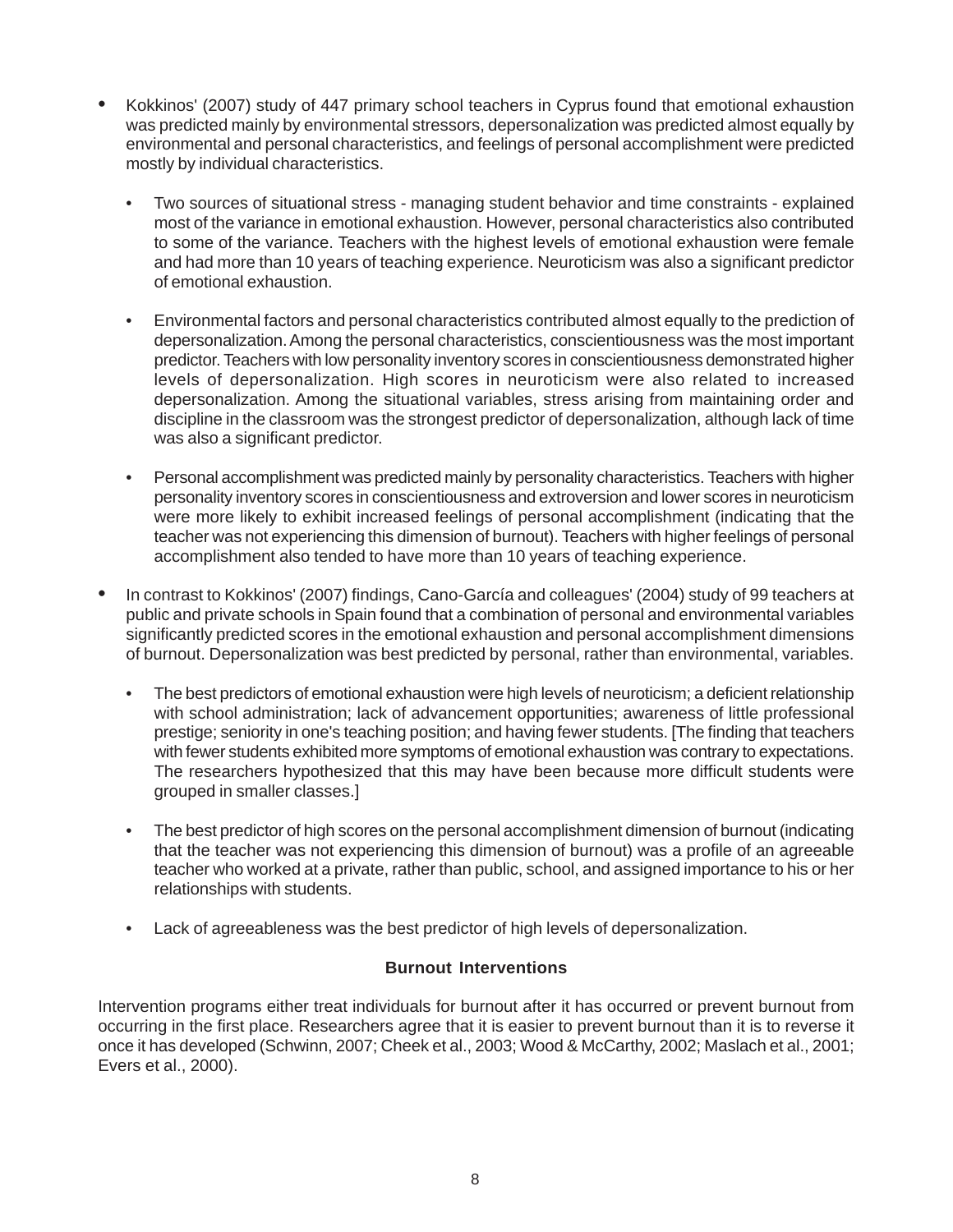Burnout interventions tend to use techniques similar to those used for most stress-related disorders, such as relaxation training, meditation, and exercise; time management skills; and strengthening of coping skills. Experts have pointed out that these types of interventions may help individuals alleviate emotional exhaustion; however, they don't treat the other two dimensions of burnout, depersonalization and feelings of low personal accomplishment, because they don't address the perception of inconsequentiality that is an essential aspect of burnout. Furthermore, since situational factors appear to play a key role in burnout, most researchers have concluded that interventions are not effective when they target only the development of individual coping skills. Researchers have therefore suggested that burnout interventions focus both on changing the school environment to reduce chronic stressors and strengthening teachers' resources for coping with stress (Omdahl & Fritz, 2006; Center for Mental Health in Schools at UCLA, 2002; Wood & McCarthy, 2002; Leithwood et al., 2001; Maslach et al., 2001; Wiley, 2000; Farber, 1998; van Dierendonck et al., 1998; Brownell, 1997).

Most researchers agree that interventions targeted to the individual are more effective than group interventions. First, individual interventions can be tailored to the personality and unique working conditions of each teacher. Second, individual interventions are able to address the specific dimensions or severity of burnout each teacher is experiencing. Third, the pace of individual interventions can be adapted to each teacher and scheduled without disruption to his or her daily routine. Finally, individual interventions protect teachers' privacy (Maslach et al., 2001; Evers et al., 2000; Farber, 1998).

Research findings on the effectiveness of burnout interventions have been mixed, but the majority of studies have shown positive effects (Schwinn, 2007; Brown & Uehara, 1999). In some cases, a reduction in emotional exhaustion was reported, but the other two components of burnout, depersonalization and personal accomplishment, did not appear to benefit from interventions (Schwinn, 2007; Maslach et al., 2001; Evers et al., 2000; van Dierendonck et al., 1998; Cooley & Yovanoff, 1996).

Brown and Uehara (1999) reported on two studies that examined the long-term impact of burnout interventions. Findings from both studies indicated that the programs were successful but that initial improvements faded one year after program completion. Brown and Uehara concluded that these studies illustrate the importance of developing and implementing intervention techniques that are capable of maintaining program impact over an extended period of time.

# **Activities Schools Can Engage in to Prevent or Ameliorate Burnout**

To the extent possible, district and school administrators have a responsibility to minimize stressors in the school environment (Brownell, 1997); however, the Center for Mental Health in Schools at UCLA (2008) noted that most schools have no formal mechanisms for treating burnout. Following is a description of activities schools can engage in to eliminate teacher burnout and reduce their chronic work-related stress.

**Pay attention to early warning signals.** All school staff, including administrators and counselors, should be trained to identify the early symptoms of teacher burnout. In order to determine the sources of burnout, school administrators should conduct exit interviews with departing employees, be open to receiving employee complaints, be aware of the school's reputation within the community, monitor discussions on employee Intranets, and obtain feedback from 360-degree evaluations. It is important that opportunities be available for staff to express their opinions about workplace policies and procedures (Heathfield, 2009).

**Stress Management.** Stress management workshops teach participants effective strategies for dealing with burnout. Components of stress management training include:

• Stress awareness sessions provide teachers with information about the causes and symptoms of stress. Topics include recognizing stress-producing work situations, identifying physiological and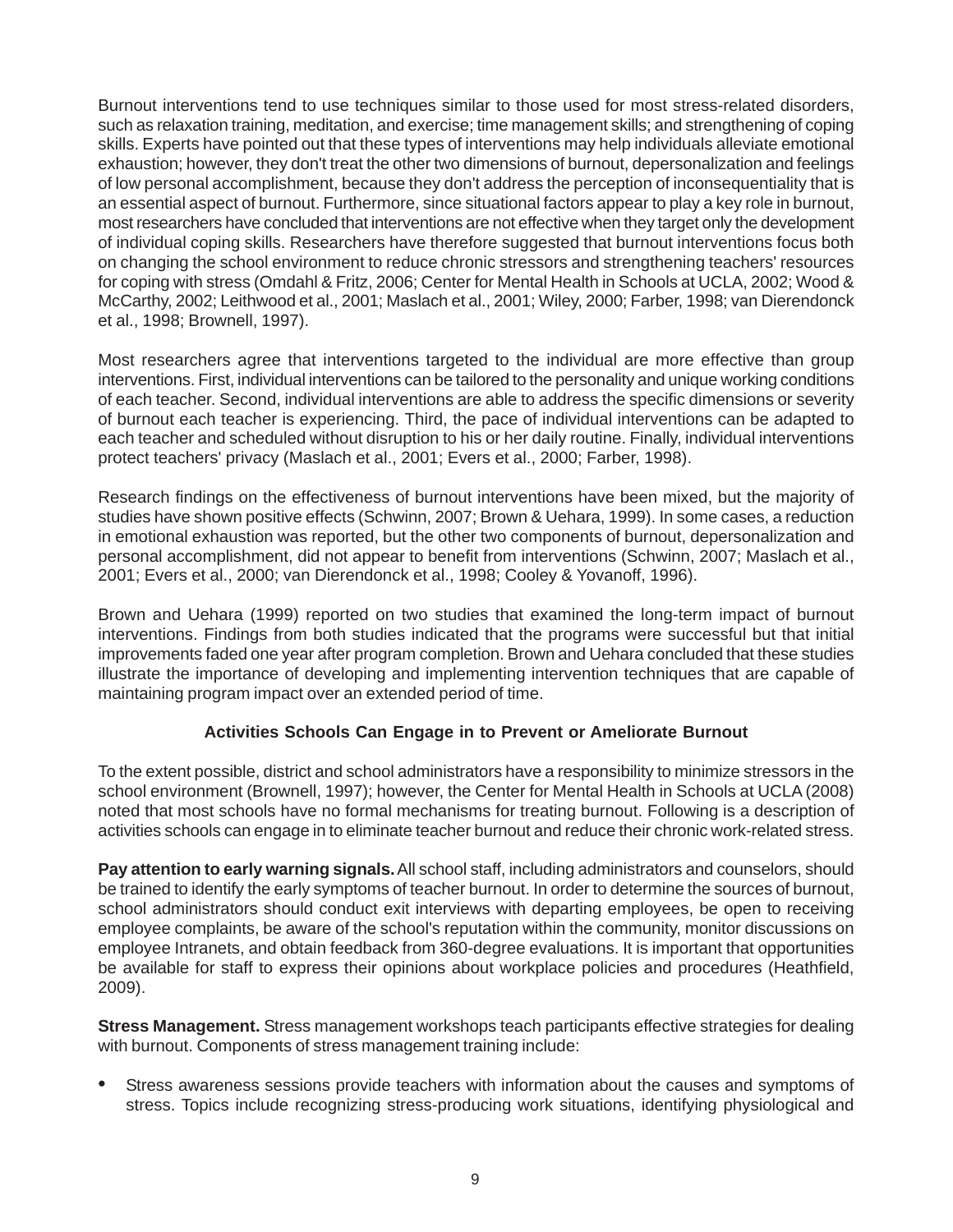emotional responses to stress, and replacing self-defeating thoughts that serve to increase stress levels (Brown & Uehara, 1999; Cooley & Yovanoff, 1996).

- Teachers are taught physiological coping strategies, including muscle relaxation, focused meditation, and breathing techniques. They are provided with opportunities for physical exercise, such as brisk walks or aerobic activity, and information on good nutrition and health practices (Brown & Uehara, 1999; Cooley & Yovanoff, 1996; Hammond & Onikama, 1996; Sinclair, 1992).
- Participants are taught the cognitive skills needed to cope with job-related stressors and provided with opportunities to practice these skills. Cognitive coping strategies include identifying changeable aspects of the stressful situation; replacing self-defeating beliefs with more constructive and empowering ones; using problem-solving techniques instead of avoiding conflicts; and depersonalizing stressful incidents (Howard & Johnson, 2004; Maslach et al., 2001; Evers et al., 2000; Brown & Uehara, 1999; Cooley & Yovanoff, 1996). Omdahl and Fritz (2006) found that the use of two coping strategies was related to a significant reduction in all three dimensions of burnout: problem-solving (generating ideas about how to eliminate or reduce the stress and step-by-step plans that put selected options in place) and reappraisal (reframing the way one sees the stressor in order to understand how it may actually be beneficial or growth evoking).

**Time management.** Time management workshops help teachers cope with one of the major sources of work-related stress - time constraints. Teachers learn to keep track of how they spend their time using "to do" lists, weekly schedules, and monthly planning calendars (Kokkinos, 2007; Brown & Uehara, 1999; Hammond & Onikama, 1996).

**Professional development.** Studies suggest that professional development can be an effective way to combat burnout. Participation in activities that promote job engagement, self-efficacy, and perceived career success appears to be key in preventing job-related burnout (Kokkinos, 2007; Kilgallon, 2006; Lens & Neves de Jesus, 1999). Types of professional development activities that can prevent or reduce teacher burnout include:

- Regular mentoring and networking create a sense of accomplishment and a more fully developed professional identify for teachers (Hanson, 2006; Bivona, 2002; Center for Mental Health in Schools at UCLA, 2002; Wood & McCarthy, 2002; Leithwood et al., 2001).
- Professional growth opportunities, such as conferences, workshops on educational topics, and career planning and development programs, help teachers clarify their professional goals, increase their sense of empowerment, and provide the opportunity to gain greater knowledge about the teaching field, the professional community, and educational policies (Bivona, 2002; Leithwood et al., 2001; Wiley, 2000; Terry, 1997).

**Peer support groups.** Research has shown that burnout rates are lower when teachers actively express, analyze, and share personal feelings with colleagues. Support groups have been found to reduce teachers' feelings of isolation, promote collegial support, and renew feelings of professionalism and commitment to teaching (Terry, 1997; Farber, 1984). Peer support groups provide practical advice and information from teachers in similar predicaments; show teachers that their problems are not unique; and help them work out solutions to shared problems. Groups assume various forms, from the highly structured daily meeting format to more informal gatherings of coworkers (Landeche, 2009; Center for Mental Health in Schools at UCLA, 2008 ; Hanson, 2006; Wiley, 2000).

**Feedback and recognition.** Feedback is the factor that has been found to be most strongly related to job satisfaction, yet teachers typically receive very little accurate and helpful feedback regarding their teaching (Schwinn, 2007). If evaluation happens only once or twice a year and doesn't include clear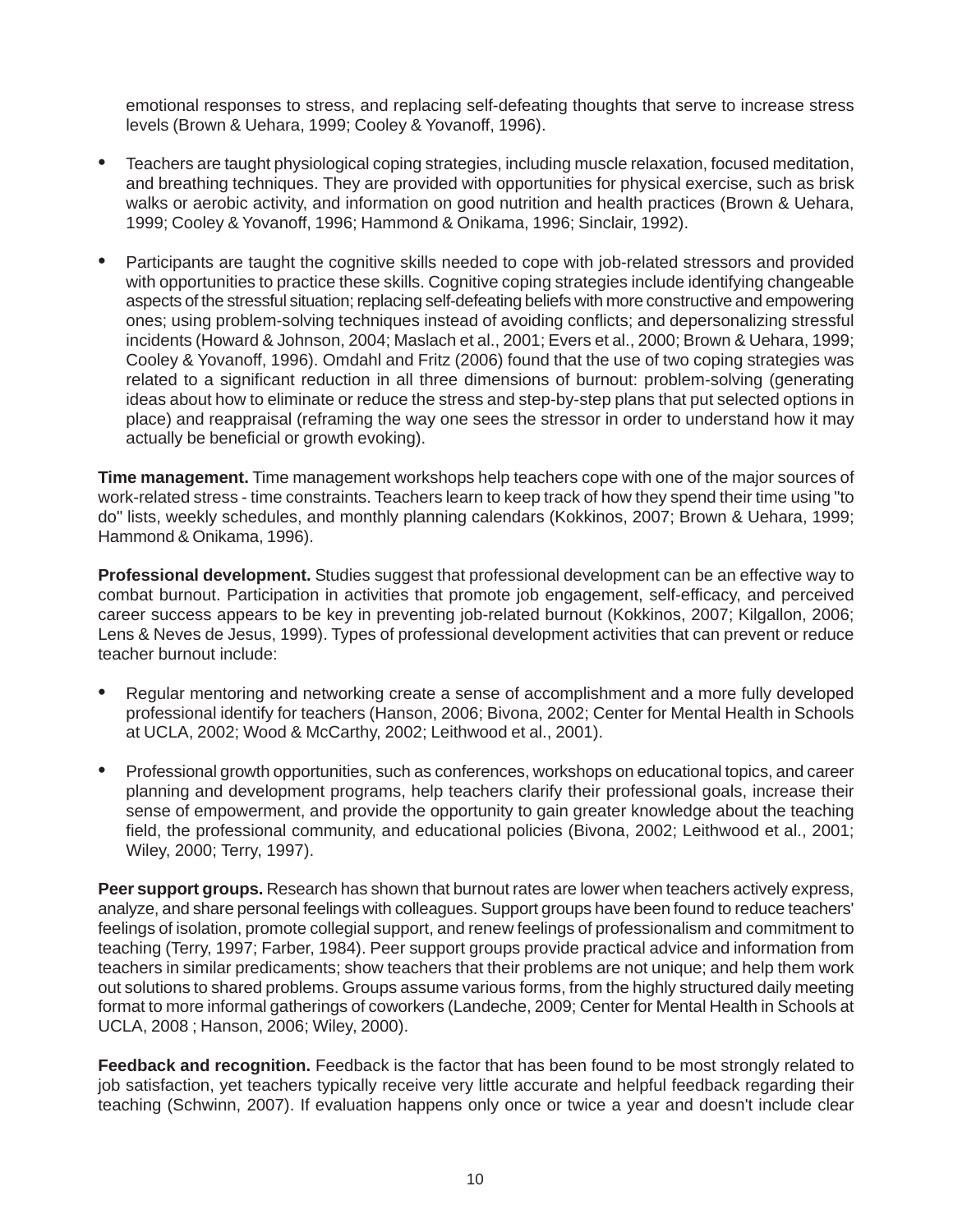objective standards, teachers will be unsure of the extent to which they are meeting their performance targets, leading to higher levels of stress (Schwinn, 2007; Wood & McCarthy, 2002; Maslach et al., 2001; Jorde, 1991).

School administrators should recognize teachers in both formal and informal ways so they feel valued and their sense of personal accomplishment is enhanced. Teachers should be praised for student performance gains, creative lesson plans, attractive classroom environments, good preparation for substitute teachers, and contributions of their time and talents to committees. School bulletins, district newsletters, and faculty meetings are ideal forums to communicate teachers' accomplishments to all school staff and the local community (Heathfield, 2009; Schwinn, 2007; Haberman, 2004; Howard & Johnson, 2004; Leithwood et al., 2001; Hoversten, 1992; Cedoline, 1982).

**Adequate resources.** To the extent possible, schools should provide adequate facilities and financial and material resources in support of teachers' work. Researchers have concluded that lack of resources creates stress and low morale among teachers (Hakanen et al., 2006; Bivona, 2002; Wood & McCarthy, 2002; Leithwood et al., 2001; Wiley, 2000).

**Supportive and Participative Leadership.** The individual with the greatest ability to prevent teacher burnout is the school principal. Studies indicate that the principal's management skills have a strong influence on the amount of stress teachers experience. In schools with poor staff morale, principals tend to be perceived as authoritative, punitive, inconsistent, nonsupportive, formal, and impatient. In schools with higher morale, principals are typically described as being open, helpful, student-centered, responsive, and fair (Schwinn, 2007; Kilgallon, 2006; Wiley, 2000; Sinclair, 1992). Schools with lower rates of teacher burnout are led by principals who engage in the following activities (Heathfield, 2009; Landeche, 2009; Schwinn, 2007; Wood & McCarthy, 2002; Leithwood et al., 2001; Lumsden, 1998; Sinclair, 1992):

- establish a school-wide atmosphere that is welcoming, encourages mutual support and caring, and contributes to a sense of community;
- support teachers by serving as guardians of their instructional time and assisting with student discipline matters;
- treat staff with fairness and consistency;
- provide opportunities for teachers to make decisions about and control and/or influence their own jobs:
- communicate effectively and provide the context for decisions;
- help teachers develop meaningful and challenging individual professional goals that are compatible with the school's goals;
- allow teachers the opportunity to grow and develop by offering cross-training and lateral moves when promotions are not available;
- whenever possible, provide relief from increasing workloads and paperwork;
- provide teachers the freedom to develop collegial relationships;
- provide timely, proactive responses to teachers' questions and concerns; and
- minimize the number of rules directing teachers' behavior.

Most importantly, principals should involve teachers in the decision-making process when it concerns their areas of expertise. Studies have found that teachers are more likely to experience burnout when they are excluded from decisions that affect their jobs. Researchers have therefore recommended that teachers be provided with a variety of meaningful opportunities to shape such decisions (Bivona, 2002; Center for Mental Health in Schools at UCLA, 2002; Wood & McCarthy, 2002; Wiley, 2000; Lumsden, 1998). The Center for Mental Health in Schools at UCLA (2002) cautioned that assigning teachers to planning committees and teams that have little or no impact on educational decisions can actually contribute to burnout.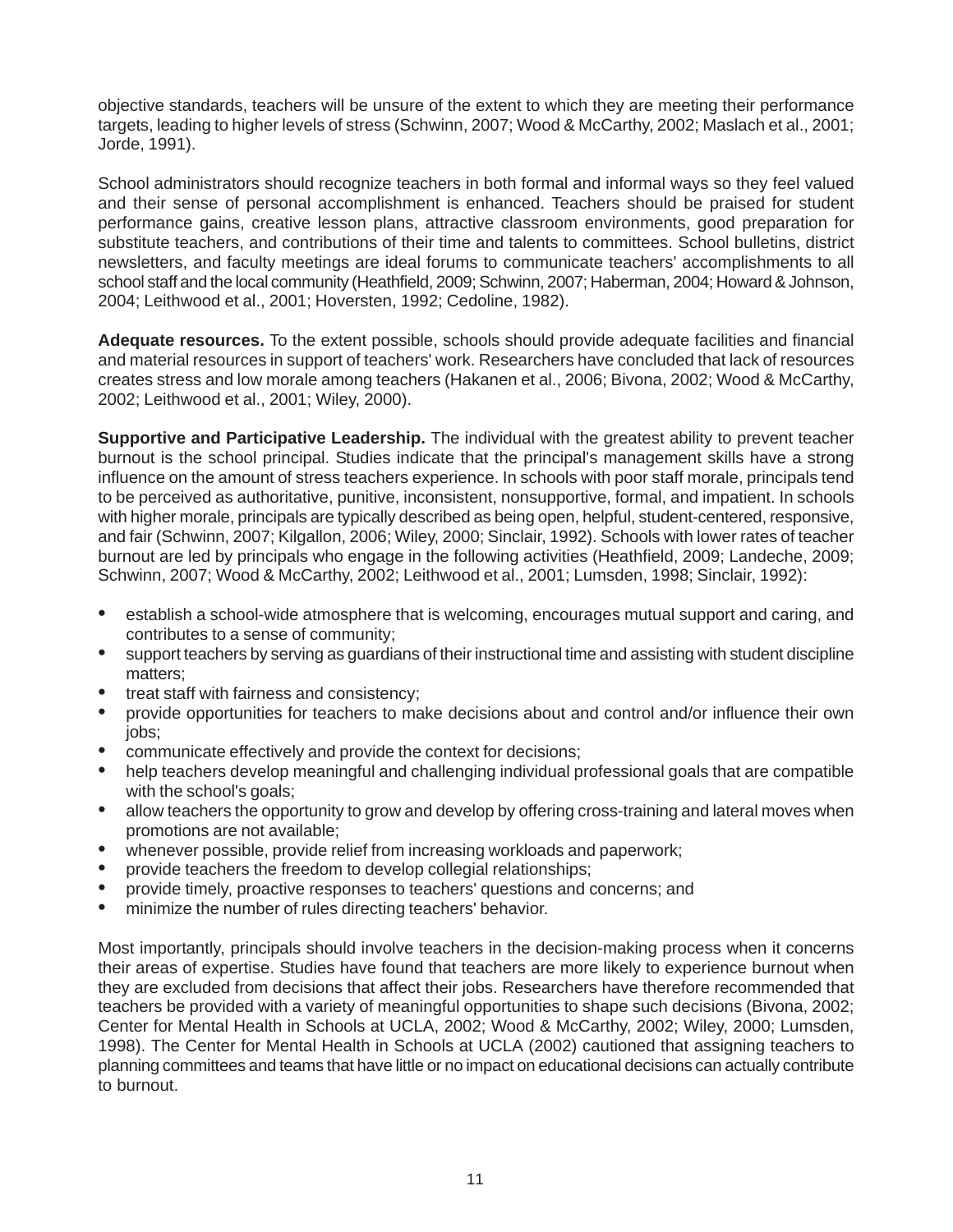**Formation of collegial relationships.** Although professional isolation is common among teachers, studies have found that the formation of collegial relationships reduces teachers' stress levels. Teachers should be provided with opportunities to engage in constructive dialogue, provide each other with support and assistance, share ideas and materials, and collaborate on challenging and stimulating assignments and projects (Center for Mental Health in Schools at UCLA, 2008; Schwinn, 2007; Kilgallon, 2006; Howard & Johnson, 2004; Educational Research Service, 2003; Leithwood et al., 2001; Cooley & Yovanoff, 1996; Farber & Ascher, 1991).

## **On a Local Note**

Each school year, the School Climate Survey is administered by the Department of Research Services to gather information on the perceptions that students, their parents, and school staff hold concerning their schools and their performance. In 2009-10, surveys were distributed to approximately 85,000 parents, 45,000 students, and 25,000 non-administrative professional staff at about 450 school locations. This report focuses on staff responses to items that relate to morale, stress, and burnout. Completed surveys were received from 72 percent of surveyed staff (17,654 staff). The vast majority of respondents identified themselves as classroom teachers (92 percent).

As can be seen in Table 1, staff morale and principal support were perceived as high by the majority of staff, but a large number of staff agreed that they were frequently overloaded and overwhelmed in their jobs. Highlights of Table 1 include:

- The majority of staff at all school levels reported that their schools were characterized by team work and supportive principals. A higher percent of staff from elementary schools and K-8 centers agreed or strongly agreed with these statements, compared to staff from middle and senior high schools.
- The majority of staff at all school levels agreed that their ideas were considered. A higher percent of staff from elementary schools and K-8 centers agreed or strongly agreed with this statement, compared to staff from middle and senior high schools.
- The majority of staff from elementary, middle, and senior high schools (but not K-8 centers) stated that their ability to do the best possible job was limited by lack of concern/support from parents.
- At the high school level, almost half (46 percent) of staff believed that their ability to do the best possible job was limited by insufficient resources.
- Although the majority of respondents agreed that staff morale was high at their schools, two out of five middle and senior high school respondents did not concur.
- Over 40 percent of staff at all school levels reported that they frequently felt overloaded and overwhelmed in their jobs.
- The majority of staff agreed that teacher evaluations were fair, especially at elementary schools and K-8 centers.

Full 2009-10 School Climate Survey results are available on Research Services' Web site at http:// drs.dadeschools.net.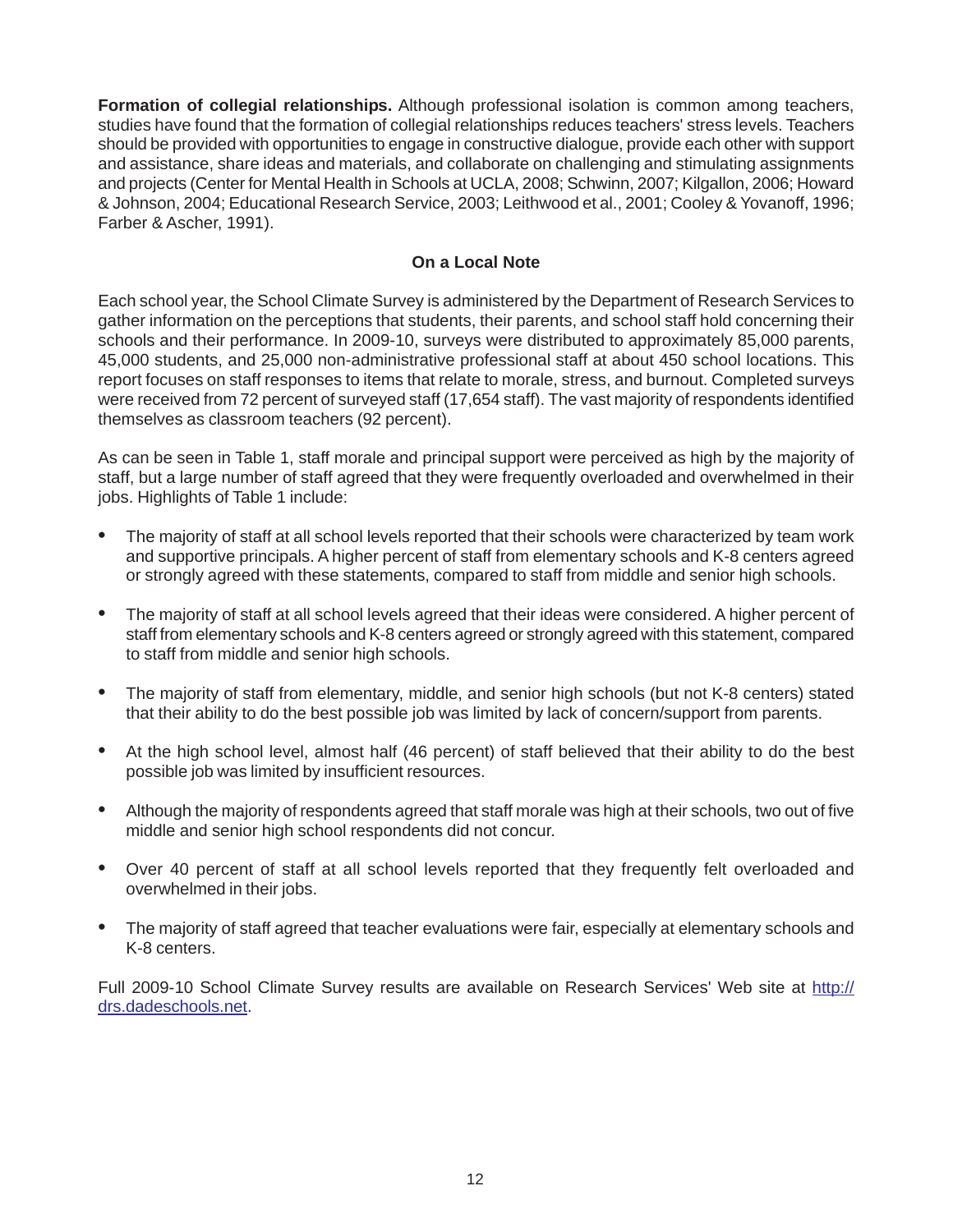|                                                          | % Agreeing or Strongly Agreeing |                    |               |               |
|----------------------------------------------------------|---------------------------------|--------------------|---------------|---------------|
| <b>School Climate Survey Item</b>                        | <b>Elementary</b>               | <b>K-8 Centers</b> | <b>Middle</b> | <b>Senior</b> |
| At my school, personnel work together as a team.         | 83%                             | 89%                | 77%           | 76%           |
| At my school, administrators solve problems              | 80%                             | 85%                | 74%           | 73%           |
| effectively.                                             |                                 |                    |               |               |
| At my school, I feel that my ideas are listened to and   | 79%                             | 83%                | 72%           | 70%           |
| considered.                                              |                                 |                    |               |               |
| At my school, adequate disciplinary measures are         | 73%                             | 78%                | 66%           | 69%           |
| used to deal with disruptive behavior.                   |                                 |                    |               |               |
| My principal is an effective administrator.              | 84%                             | 91%                | 80%           | 81%           |
| My principal responds in a reasonable time to my         | 86%                             | 89%                | 83%           | 80%           |
| concerns.                                                |                                 |                    |               |               |
| My principal treats me with respect.                     | 89%                             | 94%                | 88%           | 89%           |
| My principal is supportive of teachers.                  | 83%                             | 89%                | 79%           | 80%           |
| My ability to do the best possible job at this school    | 53%                             | 34%                | 56%           | 53%           |
| is limited by lack of concern/support from               |                                 |                    |               |               |
| from parents.                                            |                                 |                    |               |               |
| My ability to do the best possible job at this school is | 9%                              | 5%                 | 11%           | 9%            |
| limited by lack of concern/support from the principal.   |                                 |                    |               |               |
| My ability to do the best possible job at this school is | 34%                             | 33%                | 39%           | 46%           |
| limited by insufficient resources (e.g., funds, books,   |                                 |                    |               |               |
| equipment, supplies, etc.).                              |                                 |                    |               |               |
| Staff morale is high at my school.                       | 63%                             | 73%                | 54%           | 55%           |
| I frequently feel overloaded and overwhelmed while       | 44%                             | 42%                | 43%           | 41%           |
| working at my school.                                    |                                 |                    |               |               |
| Annual teacher evaluations are fair and reasonable.      | 84%                             | 85%                | 76%           | 74%           |
| Inservice programs keep me informed of the latest        | 86%                             | 85%                | 80%           | 74%           |
| educational strategies.                                  |                                 |                    |               |               |

#### Table 1. Staff Responses to Selected School Climate Survey Items, 2009-10

#### **Summary**

Burnout within the teaching profession has been recognized as a serious problem. In addition to the stress that arises from routine job duties, teachers have responsibility for the well-being of their students. Many also contend with limited resources, long hours, and poor working conditions that lead to chronic stress and eventually burnout. Teachers suffering from burnout dread going to work in the morning and feel depressed, anxious, angry, and frustrated. Physical problems associated with burnout include headaches, digestive disorders, high blood pressure, heart palpitations, and insomnia. Burnout is often manifested in behavioral reactions such as tardiness, absenteeism, poor job performance, and lack of interest and commitment.

There are many different environmental factors that can lead to teacher burnout, including poor working conditions, excessive job demands, lack of recognition and feedback, disruptive students, and lack of administrative and collegial support. Teachers' individual characteristics, such as personality traits and demographic factors, can also make them more or less prone to burnout. Strong feelings of self-efficacy in particular appear to act as a buffer between stressful school environments and burnout. Most researchers believe burnout is the result of an interaction between school conditions and teachers'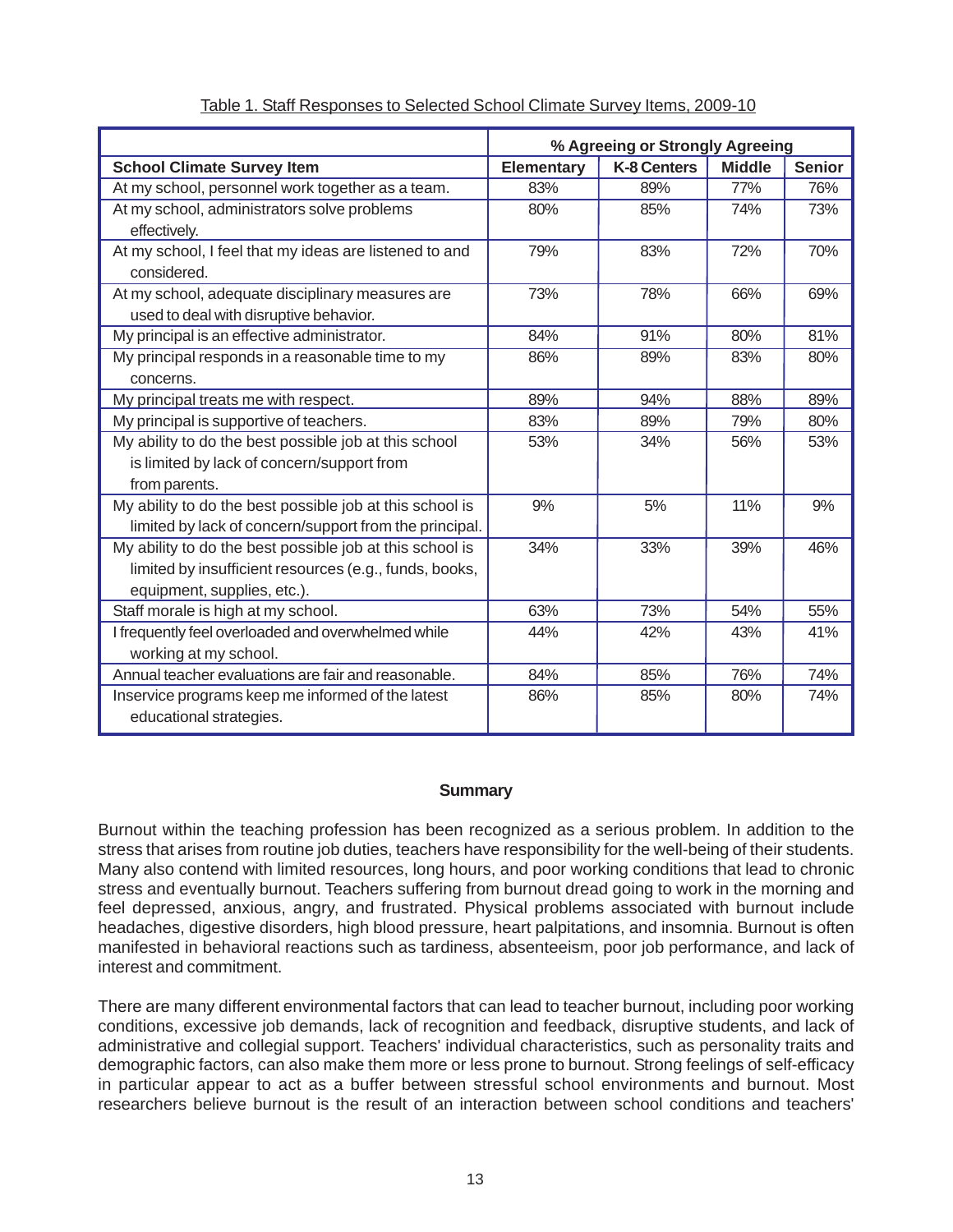personality characteristics, but studies have produced contradictory findings regarding which variables play the most important role in the development of burnout. Some researchers have reported that environmental factors are better predictors of burnout than personal characteristics. Others, however, have concluded that personal characteristics contribute more to explanations of burnout than situational factors.

Activities schools can engage in to eliminate teacher burnout and reduce chronic work-related stress include offering stress management and time management workshops; providing opportunities for professional development, including conferences and career planning programs, as well as regular mentoring and networking; establishing peer support groups; and providing feedback, recognition, and supportive leadership.

Results from administration of the 2009-10 School Climate Survey in Miami-Dade County Public Schools indicated that most staff believed their principal was supportive. Although the majority of respondents agreed that staff morale was high at their school, approximately 45 percent of middle and senior high school respondents did not concur. In addition, a large number of staff agreed that they were frequently overloaded and overwhelmed in their jobs.

On the following pages, a list of strategies compiled from researchers and experts in the field of burnout is provided to help teachers manage chronic stress and avoid burnout.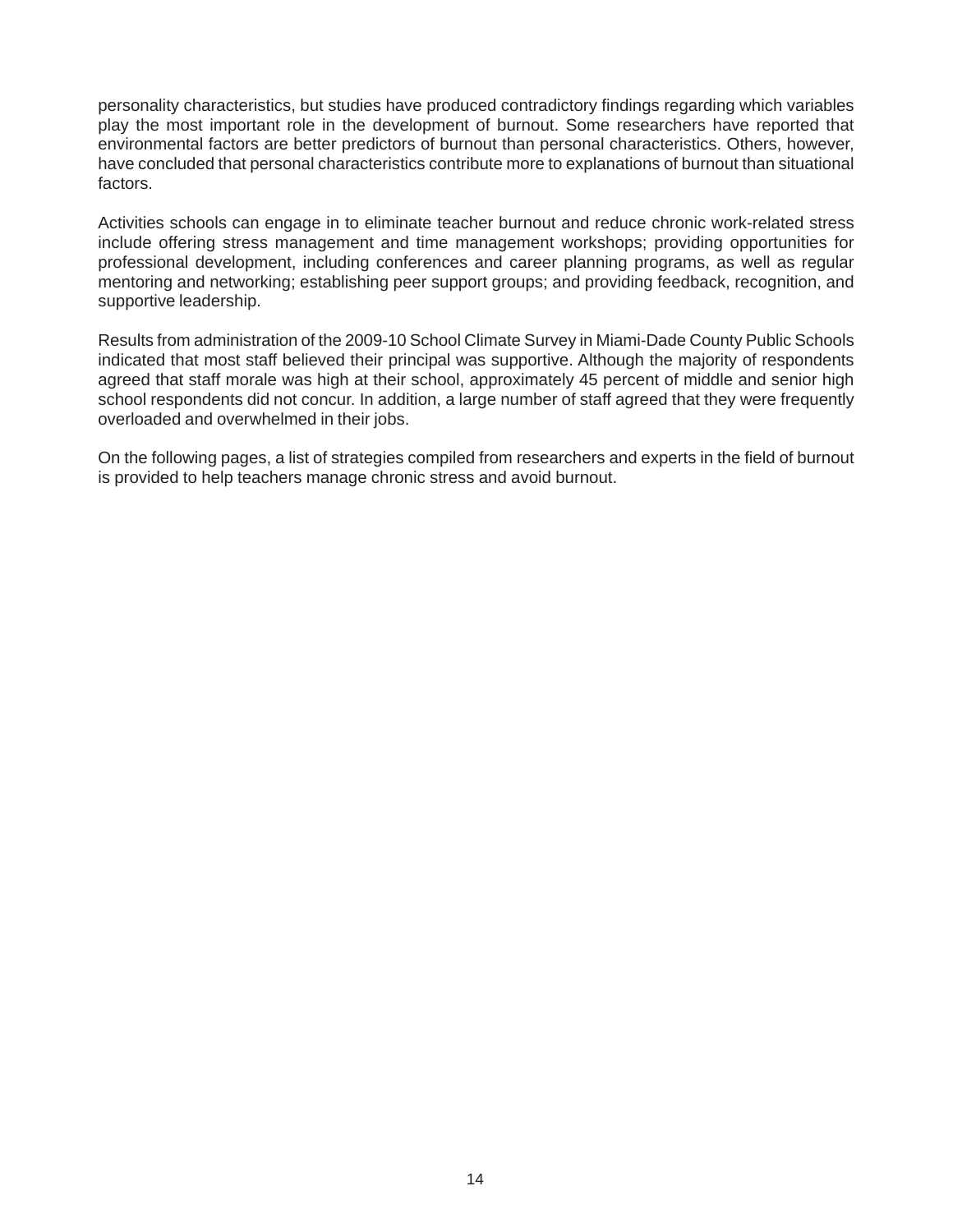# **Tips for Managing Chronic Stress and Avoiding Burnout**

The following tips are compiled from researchers and experts in the field of work-related burnout. Although every job has deadlines, performance expectations, and other stressful responsibilities, the following strategies may help you manage chronic stress and avoid burnout.

- **Know the early signs of unmanaged stress.** Different individuals react to stress in their own unique manner and it is important to identify the primary causes of your stress and understand the way in which you respond to stressful situations. Learn your own emotional and physical stress signals, such as frustration, withdrawal, headaches, muscle tension, or lack of energy (American Psychological Association, 2010b; Hutman et al., 2005; Terry, 1997).
- **Recognize your own limitations and set realistic expectations for yourself.** Since it is impossible to complete all aspects of an overwhelming job perfectly, set priorities and work on tasks in order of their importance. If you're not sure which tasks are most important, ask your supervisor to prioritize them for you (American Psychological Association, 2010c; Mental Health America, 2010; Hutman et al., 2005; Kyriacou, 2001; Brownell, 1997; Terry, 1997)
- **Set boundaries between home and work.** Don't bring school work home on a daily basis. Set rules for yourself, such as turning off your cell phone or BlackBerry when you get home, or establishing certain times when you return calls (American Psychological Association, 2010b; Smith, 2010; Kyriacou, 2001).
- **Spend time relaxing after work.** Cultivate outside interests and hobbies or relax with music or a good book (Smith, 2010; Hutman et al., 2005; Brownell, 1997; Lombardi, 1990). Hutman and colleagues (2005) suggested joining a cause, community group, or professional association that is personally meaningful.
- **Learn cognitive strategies for coping with stressful situations.** Examples include directly confronting the student or colleague who is the source of your stress; reminding yourself about the aspects of your job you enjoy; managing your anger; staying flexible; and maintaining a positive outlook (American Psychological Association, 2010c; Mental Health America, 2010; Hutman et al., 2005; Brownell, 1997).
- **Practice stress reduction techniques, such as muscle relaxation, meditation, and positive mental imagery** (Hutman et al., 2005; Brownell, 1997; Terry, 1997; Lombardi, 1990). Mental Health America (2010) reported that just 10-20 minutes of quiet reflection or meditation a day can help relieve chronic stress.
- **Take short breaks throughout the day.** Every few hours, take a few minutes to stand up, stretch, breathe deeply, and shake off the accumulating tension (American Psychological Association, 2010c; Mental Health America, 2010).
- **Break out of old routines.** Invent creative new ways to complete routine tasks. Try new instructional strategies or even ask to teach a new grade level (Lumsden, 1998; Lombardi, 1990).
- **Keep learning.** Seek out professional development opportunities, take a class, attend a conference, or organize a workshop (Lumsden, 1998; Lombardi, 1990).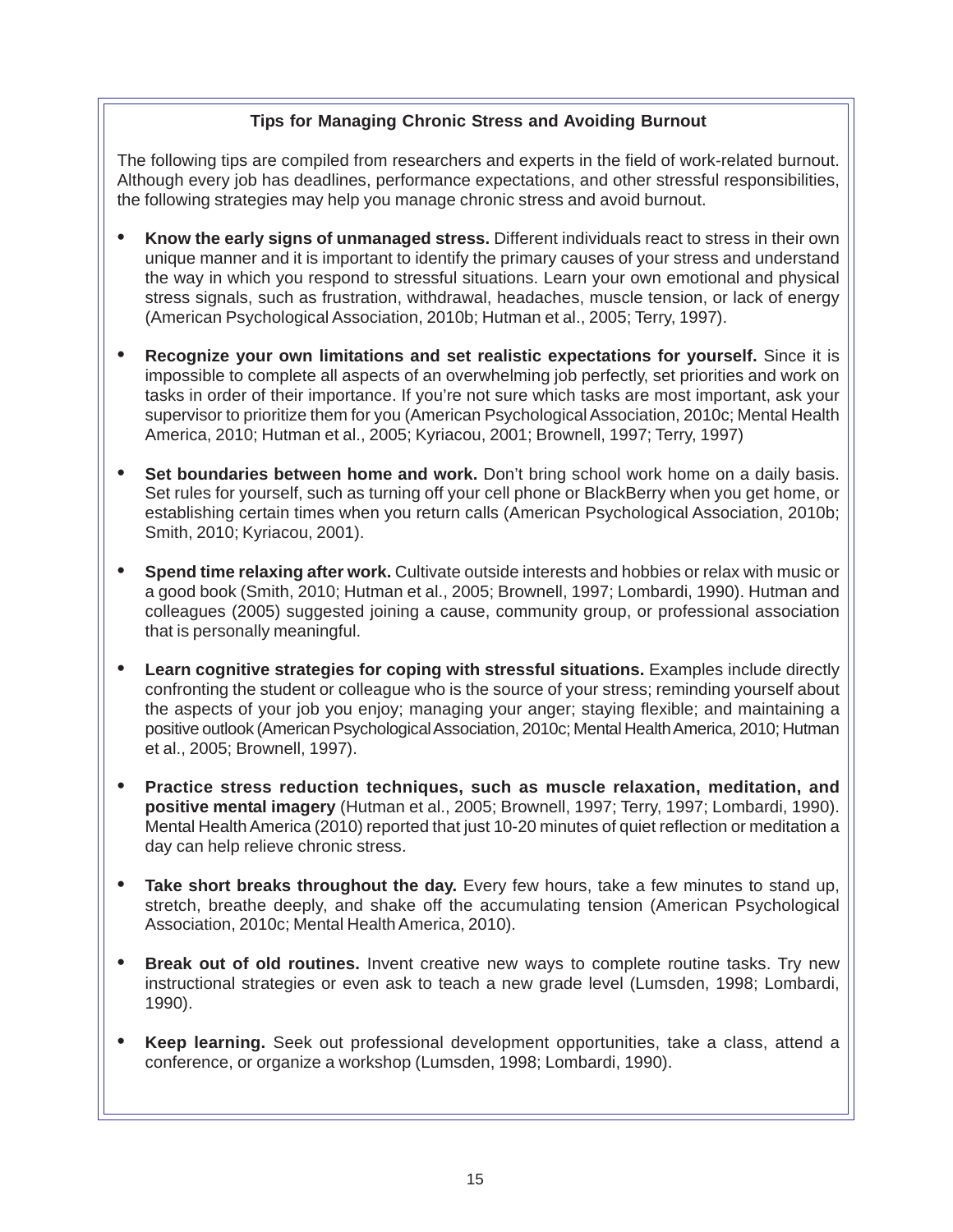- **Collaborate with colleagues.** The more isolated you are, the greater the likelihood that you'll become unsure of your abilities or run out of new ideas. Colleagues can provide helpful suggestions, feedback, and reassurance (Lombardi, 1990).
- **Discuss your problem with friends or colleagues.** People often feel less stressed after discussing issues that are disturbing them, especially if the friend or colleague generates solutions for the stressful situation (American Psychological Association, 2010c; Mental Health America, 2010; Kyriacou, 2001; Lumsden, 1998; Brownell, 1997; Terry, 1997).
- **Accept the fact that you can't solve all of your students' problems.** Teachers who become closely involved and preoccupied with the personal and family problems of their students increase their vulnerability to burnout (Brownell, 1997). Lombardi (1990) recommended that teachers allow students to face the consequences of their actions and recognize that they can't rescue them or fight their battles.
- **Take care of your health so you have the energy to tackle workplace challenges.** For example:
	- Make sure you're getting enough sleep. Experts recommend going to bed at a regular time each night and, if possible, getting seven to eight hours of sleep. Eliminate distractions from the bedroom, such as televisions and computers and begin winding down an hour or two before going to sleep (American Psychological Association, 2010c; Hutman et al., 2005).
	- Maintain healthy eating habits, including three balanced meals per day and high-protein snacks to help sustain your energy throughout the work day. Certain foods, such as coffee, chocolate, and soft drinks, contain caffeine, a stimulant known to increase anxiety, and should be avoided. Alcohol consumption should be limited (American Psychological Association, 2010c; Mental Health America, 2010; Hutman et al., 2005; Brownell, 1997; Terry, 1997).
	- Exercise to release tension. Activities like yoga, aerobics, walking, or playing sports enhance both your physical and mental health (American Psychological Association, 2010b; Mental Health America, 2010; Hutman et al., 2005; Terry, 1997).
- **Think through your career goals and assess whether it's time for a change in professions.** Examine other education-related careers you might like to pursue, such as reading specialist, school psychologist, guidance counselor, or other support staff position (Hutman et al., 2005; Lombardi, 1990).
- **If burnout or high levels of stress persist, seek professional help.** Miami-Dade County Public Schools' Employee Assistance Program provides assistance to employees suffering from burnout or chronic stress. Employee Services can be reached at (305) 995-7888. The Employee Assistance Program's Web site is http://pers.dadeschools.net/EmployeeServices.asp.

The American Psychological Association (2010c) suggests that you seek consultation with a licensed mental health professional if you continue to feel overwhelmed or are having trouble getting through your daily routine. Psychologists are trained to help you develop strategies to manage stress effectively.

Mental Health America (2010) recommends that individuals suffering from burnout or chronic stress seek help from employer-sponsored employee assistance programs, primary care providers, spiritual leaders, or Mental Health America. Mental Health America's Web site, which includes an array of links and resources, can be accessed at http://www.mentalhealthamerica.net/go/mind-your-stresson-the-job. The telephone number of their national office's Resource Center is (800) 969-6642. In addition, a Mental Health America local affiliate is located in Broward County and can be reached by calling (954) 746-2055.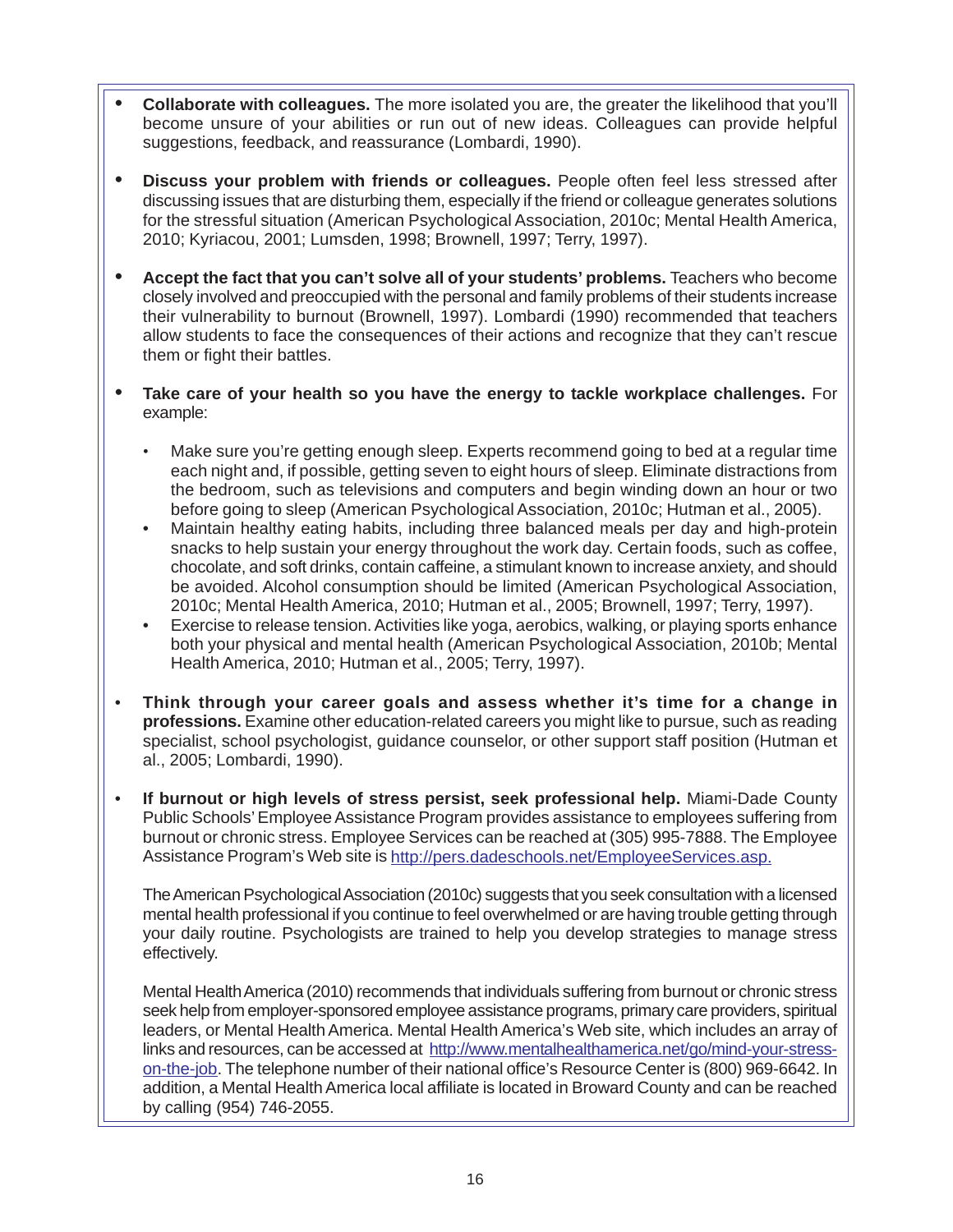# **References**

- Abel, M.H., & Sewell, J. (1999). Stress and Burnout in Rural and Urban Secondary School Teachers. *Journal of Educational Research, 92*(5), 23-35.
- Alliance for Education. (2004). *Tapping the Potential: Retaining and Developing High Quality New Teachers*. Retrieved from http://www.all4ed.org/files/archive/publications/TappingThePotential/Tapping ThePotential.pdf.
- American Psychological Association. (2010a). *Mind/Body Health: Job Stress*. Retrieved from http://www. apa.org/helpcenter/job-stress.aspx.
- American Psychological Association. (2010b). *Overwhelmed by Workplace Stress? You're Not Alone*. Retrieved from http://www.apa.org/helpcenter/work-stress.aspx.
- American Psychological Association. (2010c). *Stress Won't Go Away? Maybe You Are Suffering from Chronic Stress*. Retrieved from http://www.apa.org/helpcenter/chronic-stress.aspx.
- Bachelor, P., & Gold, Y. (1988). Signs of Burnout are Evident for Practice Teachers During the Training Period. *Education, 108*(4), 546-555.
- Baker, E. (2009). *British Work Stress 65% Higher Risk of Heart Attack*. Retrieved from http://www. adrenalfatigue.co.nz/stress/british-work-stress-65-higher-risk-of-heart-attack.
- Berg, B. (1994). Educator Burnout Revisited: Voices from the Staff Room. *The Clearing House, 67*(4), 185-188.
- Bivona, K.N. (2002). *Teacher Morale: The Impact of Teaching Experience, Workplace Conditions, and Workload*. ERIC Document Reproduction Service No. ED467760.
- Brissie, J.S., Hoover-Dempsey, K.V., & Basler, O.C. (1988). Individual Situational Contributors to Teacher Burnout. *The Journal of Educational Research, 82*(2), 106-112.
- Brouwers, A., & Tomic, W. (1999). Teacher Burnout, Perceived Self-Efficacy in Classroom Management, and Student Disruptive Behaviour in Secondary Education. *Curriculum and Teaching, 14*(2), 7-26.
- Brown, Z.A., & Uehara, D.L. (1999). *Coping With Teacher Stress: A Research Synthesis for Pacific Educators*. Pacific Resources for Education and Learning, Honolulu, HI. Retrieved from http://www. prel.org/products/Products/Coping-teacherStress.htm.
- Brownell, M. (1997). Coping with Stress in the Special Education Classroom: Can Individual Teachers More Effectively Manage Stress? *ERIC Digest, Number E54*5. ERIC Document Reproduction Service No. ED414659.
- Bunce, D., & West, M.A. (1996). Stress Management and Innovation Interventions at Work. *Human Relations, 49*(2), 209-231.
- Byrne, B.M. (1994). Burnout: Testing of the Validity, Replication and Invariance of Causal Structure Across Elementary, Intermediate, and Secondary Teachers. *American Educational Research Journal, 31*(3), 645-673.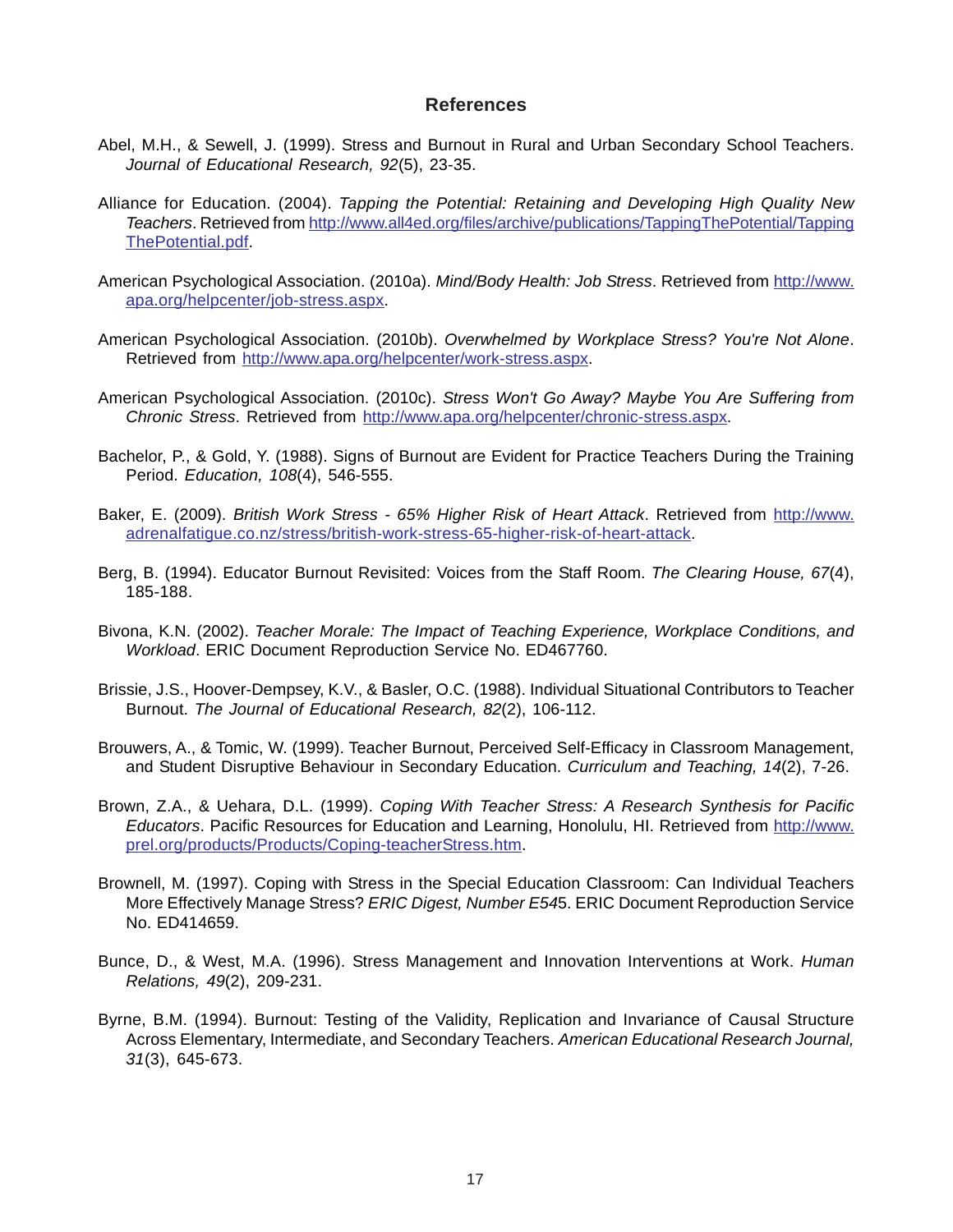- Camilli, K.A. (2004). *Teacher Job Satisfaction and Teacher Burnout as a Product of Years of Experience in Teaching*. Thesis submitted to the Graduate School at Rowan University, Glassboro, NJ. Retrieved from http://www.rowan.edu/library/rowan\_theses/RU2004/0022TEAC.pdf.
- Cano-García, F.J., Padilla-Muñoz, E.M., & Carrasco-Ortiz, M.A. (2004). Personality and Contextual Variables in Teacher Burnout. *Personality and Individual Differences, 38*(4), 929-940.
- Cedoline, A.J. (1982). *Job Burnout in Education: Symptoms, Causes, and Survival Skills*. New York: Teachers College, Columbia University.
- Center for Mental Health in Schools at UCLA. (2002). School Staff Burnout. *Addressing Barriers to Learning, 7*(2), 9-13.
- Center for Mental Health in Schools at UCLA. (2008). *Understanding and Minimizing Staff Burnout*. Retrieved from http://smhp.psych.ucla.edu/pdfdocs/Burnout/burn1.pdf.
- Cheek, J.R., Bradley, L.J., Parr, G., & Lan, W. (2003). Using Music Therapy Techniques to Treat Teacher Burnout. *Journal of Mental Health Counseling, 25*(3), 204-213.
- Cooley, E., & Yovanoff, P. (1996). Supporting Professionals-At-Risk: Evaluating Interventions to Reduce Burnout and Improve Retention of Special Educators. *Exceptional Children, 62*(4), 336-355.
- Corey, G. (1996). Causes of Burnout. In Center for Mental Health in Schools at UCLA. *Understanding and Minimizing Staff Burnout*. Retrieved from http://smhp.psych.ucla.edu/pdfdocs/Burnout/burn1.pdf.
- Durr, A.J. (2008). *Identifying Teacher Capacities That May Buffer Against Teacher Burnout*. Dissertation submitted to the Graduate School of The Ohio State University, Columbus, OH. Retrieved from http:/ /etd.ohiolink.edu/send-pdf.cgi/Durr Anthony John.pdf?OSU/227554195.
- Dworkin, A.G. (1987). *Teacher Burnout in the Public Schools: Structural Causes and Consequences for Children*. New York: State University of New York Press.
- Dworkin, A.G. (2001). Perspectives on Teacher Burnout and School Reform. *International Education Journal, 2*(2), 69-78.
- Educational Research Service. (2003). Building a Professional Learning Community. *ERS On the Same Page Series*. Retrieved from http://www.ers.org/otsp/otsp9.htm.
- Evers, W.J.G., Gerrichhauzen, J., & Tomic, W. (2000). *The Prevention and Mending of Burnout Among Secondary School Teachers*. Technical Report, The Open University, Heerlen, The Netherlands. ERIC Document Reproduction Service No. ED439091.
- Farber, B.A. (1984). Stress and Burnout in Suburban Teachers. *Journal of Educational Research, 77*(6), 325-331.
- Farber, B.A. (1998). *Tailoring Treatment Strategies for Different Types of Burnout*. Paper presented at the annual convention of the American Psychological Association, San Francisco, CA, August 1998. ERIC Document Reproduction Service No. ED424517.
- Farber, B.A. (2000). Treatment Strategies for Different Types of Teacher Burnout. J*ournal of Clinical Psychology/In Session, 56*(5), 675-689.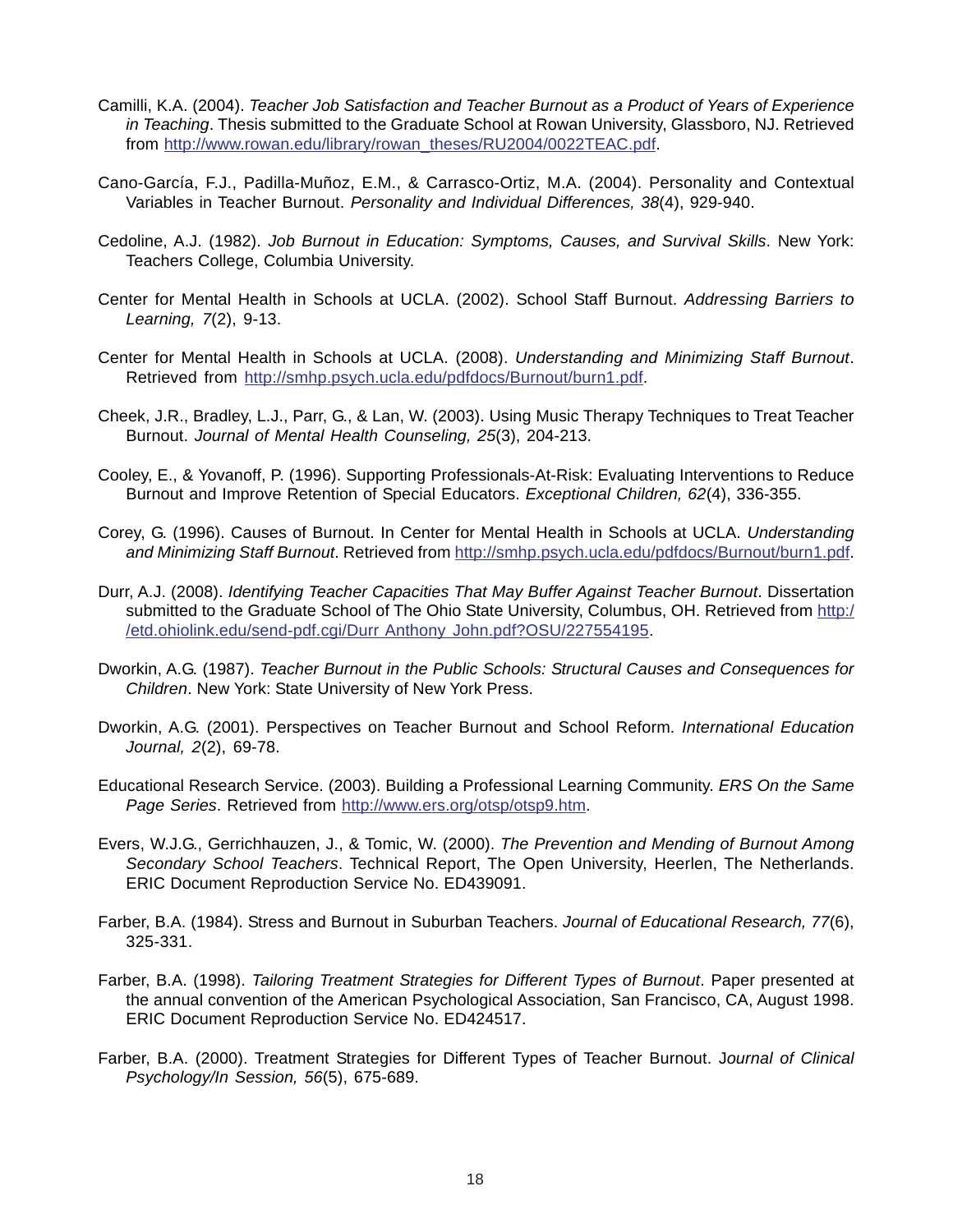- Farber, B., & Ascher, C. (1991). Urban School Restructuring and Teacher Burnout. *ERIC Digest, Number 75*. ERIC Document Reproduction Service No. ED340812.
- Friedman, I.A. (1991). High- and Low-Burnout Schools: School Culture Aspects of Teacher Burnout. *The Journal of Educational Research, 84*(6), 325-333.
- Goddard, R., & O'Brien, P. (2004). Are Beginning Teachers With a Second Degree at a Higher Risk or Early Career Burnout? *Australian Journal of Teacher Education, 2*9(1), 31-40.
- Godsey, C., Lambert, J.G., & Ratini, M. (2007). *Stress Can Increase Your Risk of Heart Disease*. Retrieved from http://www.healthline.com/sw/wl-stress-can-increase-your-risk-of-heart-disease.
- Gold, Y. (2001). Burnout: A Major Problem for the Teaching Profession. *Education, 104*(3), 271-274.
- Graham, P.A. (1999). Teacher Burnout. In R. Vandenberghe & A.M. Huberman (Eds.), *Understanding and Preventing Teacher Burnout: A Sourcebook of International Research and Practice*. Cambridge, UK: Cambridge University Press.
- Haberman, M. (2004). *Teacher Burnout in Black and White*. Retrieved from http://www.haberman foundation.org/Articles/PDF/Teacher Burnout in Black and White.pdf.
- Hakanen, J.J., Bakker, A.B., & Schaufeli, W.B. (2006). Burnout and Work Engagement Among Teachers. *Journal of School Psychology, 43*, 495-513.
- Hall, B.W., Villeme, M.G., & Phillippy, S.W. (1988). Predisposition for Burnout Among First-Year Teachers. *The Teacher Educator, 24*(2), 13-21.
- Hammond, O.W., & Onikama, D.L. (1996). *At Risk Teachers*. Pacific Resources for Education and Learning, Honolulu, HI. Retrieved from http://www.prel.org/products/Products/AtRisk-teacher.pdf.
- Hanson, A.M. (2006). *No Child Left Behind: High-Stakes Testing and Teacher Burnout in Urban Elementary Schools*. Dissertation submitted to the University of Phoenix, Phoenix, AZ. ERIC Document Reproduction Service No. ED493443.
- Heathfield, S.M. (2009). *Tips for Minimizing Workplace Negativity: Managing and Solving Workplace Negativity*. About.com: Human Resources. Retrieved from http://humanresources.about.com/od/ workrelationships/a/negativity.htm.
- Hittner, A. (1981). *Teachers In Stress, Perceptions of Stress and Life Satisfaction*. Gaithersburg, MD: Associated Faculty Press.
- Hoversten, C. (1992). How Principals Inspire Teachers. *NASSP Bulletin*, 76(542), 102-106.
- Howard, S., & Johnson, B. (2004). Resilient Teachers: Resisting Stress and Burnout. *Social Psychology Education, 7*(4), 399-420.
- Hutman, S., Jaffe, J., Segal, R., Kemp, G., & Dumke, L.F. (2005). *Burnout: Signs, Symptoms and Prevention*. Child Development Resource Connection Peel, Mississauga, Ontario, Canada. Retrieved from http:/ /www.cdrcp.com/pdf/Burnout.pdf.
- Jorde, P. (1982). *Avoiding Burnout: Strategies for Managing Time, Space, and People in Early Childhood Education*. Washington, DC: Acropolis Books Ltd.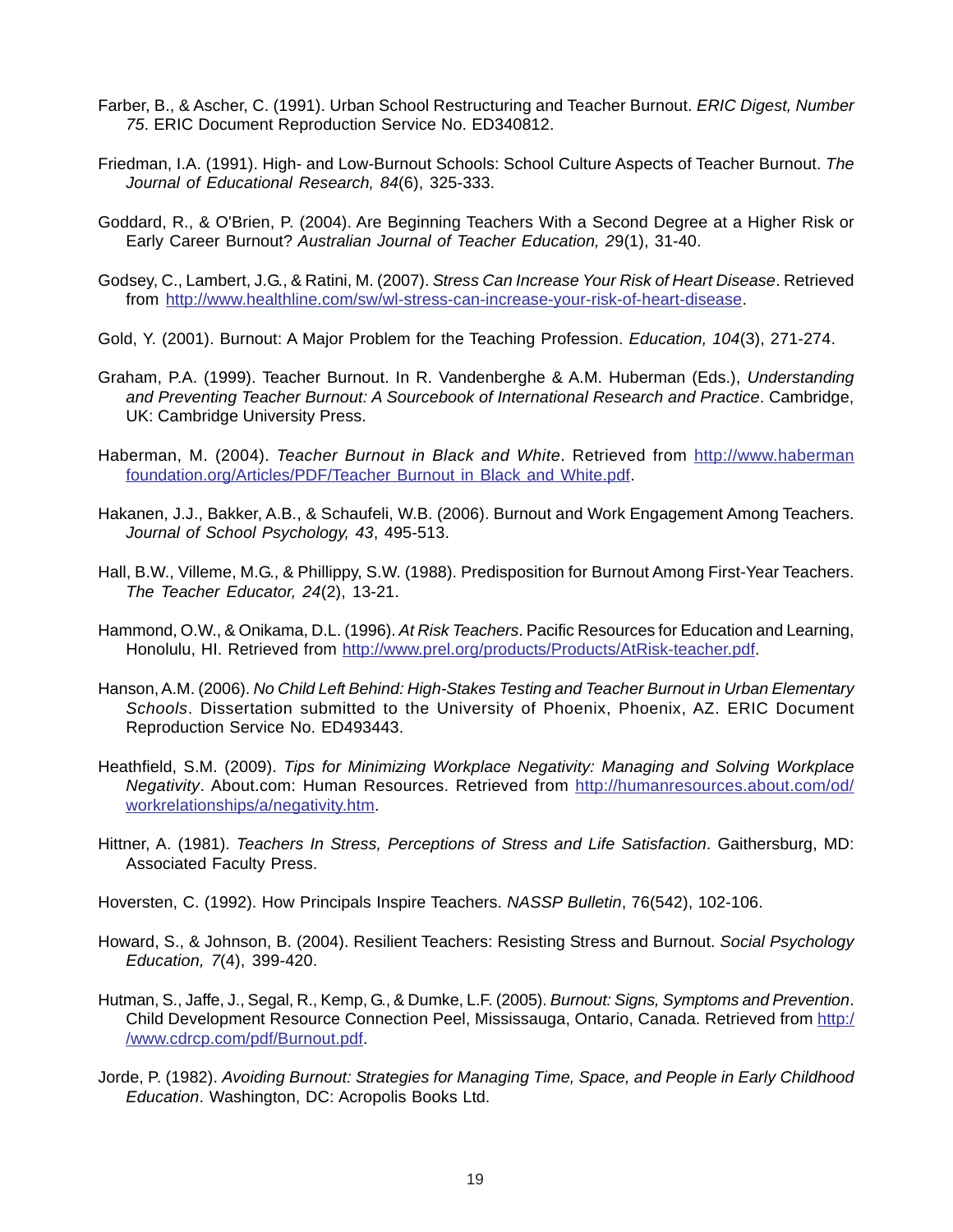- Keita, G.P. (2010). *Calling More Attention to Worker Stress*. American Psychological Association. Retrieved from http://www.apa.org/monitor/2010/04/itpi.aspx.
- Kilgallon, P. (2006). *The Sustainment of Early Childhood Teachers in the Classroom*. Thesis submitted to the School of Education of Edith Cowan University, Joondalup, Western Australia. Retrieved from http://adt.ecu.edu.au/adt-public/adt-ECU2006.0052.html.
- Kokkinos, C.M. (2007). Job Stressors, Personality and Burnout in Primary School Teachers. *British Journal of Educational Psychology, 77*(1), 229-243.
- Kyriacou, C. (2001). Teacher Stress: Directions for Future Research. *Educational Review, 53*(1), 27-35.
- Labone, E. (2002). *The Role of Teacher Efficacy in the Development and Prevention of Teacher Burnout*. Paper presented at the annual meeting of the Australian Association for Research in Education, Brisbane, Australia, December 2002. Retrieved from http://www.aare.edu.au/02pap/lab02593.htm.
- Landeche, P. (2009). *The Correlation Between Creativity and Burnout in Public School Classroom Teachers*. Thesis submitted to the Graduate Faculty of the Louisiana State University and Agricultural and Mechanical College, Baton Rouge, LA. Retrieved from http://etd.lsu.edu/docs/available/etd-07082009- 090811/unrestricted/landechethesis.pdf.
- Leithwood, K., Jantzi, D., & Steinbach, R. (2001). Maintaining Emotional Balance. *Educational Horizons, 79*(2), 73-82.
- Lens, W., & Neves de Jesus, S. (1999). A Psychosocial Interpretation of Teacher Stress and Burnout. In R. Vandenberghe & A.M. Huberman (Eds.), *Understanding and Preventing Teacher Burnout: A Sourcebook of International Research and Practic*e. Cambridge, UK: Cambridge University Press.
- Lombardi, J.D. (1990). Do You Have Teacher Burnout? In Center for Mental Health in Schools at UCLA. *Understanding and Minimizing Staff Burnout*. Retrieved from http://smhp.psych.ucla.edu/pdfdocs/ Burnout/burn1.pdf.
- Lumsden, L. (1998). Teacher Morale. *ERIC Digest, Number 120*. ERIC Document Reproduction Service No. ED422601.
- Maslach, C., & Jackson, S.E. (1982). Burnout in Health Professions: A Social Psychological Analysis. In G. Sanders & J. Suls (Eds.), *Social Psychology of Health and Illness*. Hillsdale, NJ: Erlbaum.
- Maslach, C., Schaufeli, W.B., & Leiter, M.P. (2001). Job Burnout. *Annual Review of Psychology, 52*(1), 397-422.
- Melamed, S., Shirom, A., Toker, S., & Shapira, I. (2006). Burnout and Risk of Type 2 Diabetes: A Prospective Study of Apparently Healthy Employed Persons. *Psychosomatic Medicine, 68*(6), 863-869.
- Mental Health America. (2010). *Factsheet: Mind Your Stress - On the Job*. Retrieved from http://www. nmha.org/index.cfm?objectid=C7DF9974-1372-4D20-C89417A56B38B3EF.
- Murray, P.C. (2007). *Teacher Stress: Past and Present*. United Federation of Teachers Speakout Column. Retrieved from http://www.uft.org.
- Noushad, P.P. (2008). *From Teacher Burnout to Student Burnout*. Online submission to Education Resources Information Center. ERIC Document Reproduction Services No. ED502150.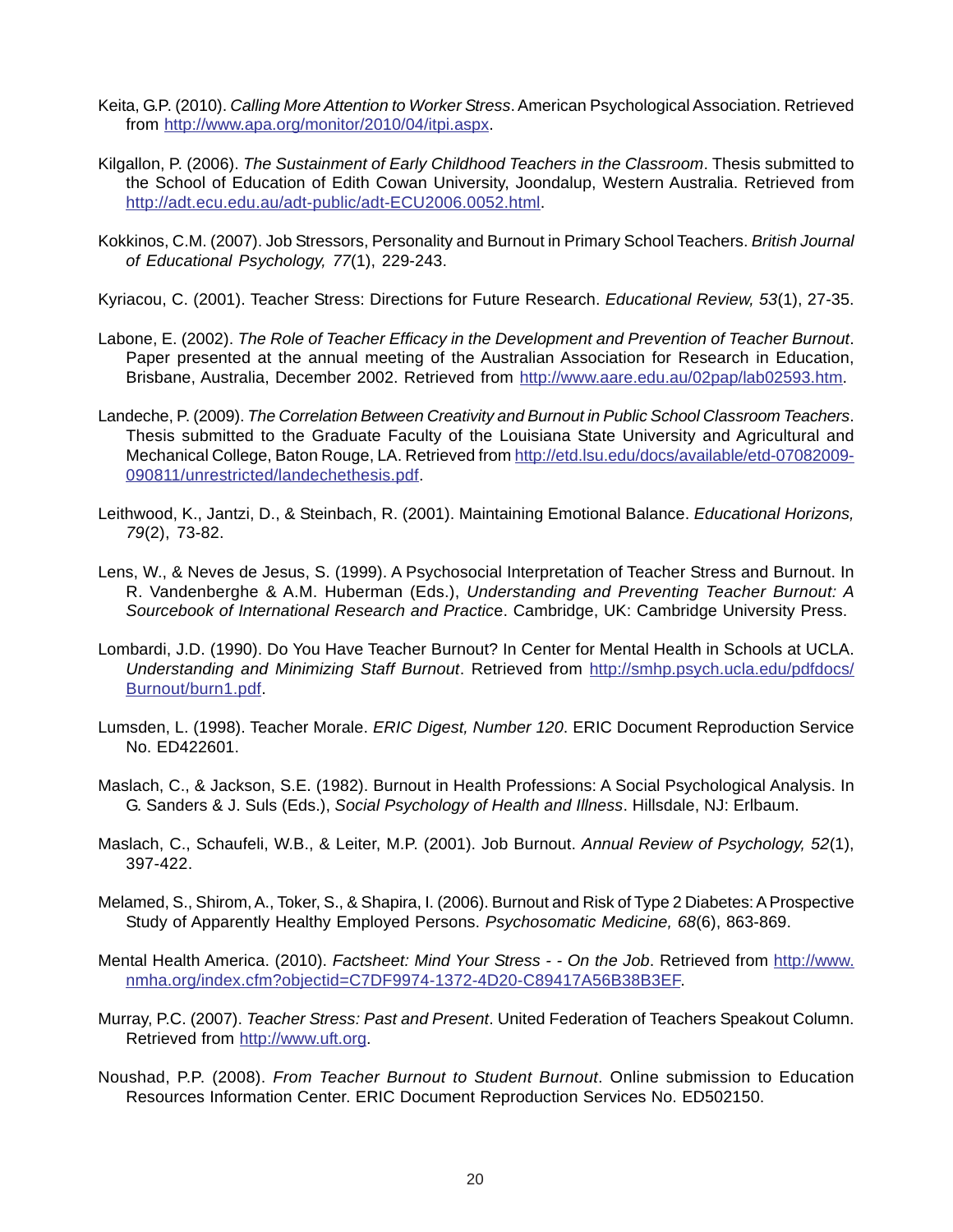- Omdahl, B.L., & Fritz, J.M.H. (2006). *Coping with Problematic Relationships in the Workplace: Strategies that Reduce Burnout*. Paper presented at the annual meeting of the International Communication Association, Dresden Germany, June 2006. Retrieved from http://www.allacademic.com/meta/ p93215\_index.html.
- Özkanal, U., & Arikan, N. (2010). Investigation of Burnout Among Instructors Working at ESOGU Preparatory School. *Canadian Center of Science and Education English Language Teaching, 3*(1). 166-172.

Parker-Pope, T. (2008). Teacher Burnout? Blame the Parents. *The New York Times*, January 2, 2008.

- Pearson, L.C., & Moomaw, W. (2005). The Relationship Between Teacher Autonomy and Stress, Work Satisfaction, Empowerment, and Professionalism. *Educational Research Quarterly, 29*(1), 38-54.
- Pedulla, J.J., Abrams, L.M., Madaus, G.F., Russell, M.K., Ramos, M.A., & Miao, J. (2003). *Perceived Effects of State-Mandated Testing Programs on Teaching and Learning: Findings from a National Survey of Teachers*. Lynch School of Education, Boston College. ERIC Document Reproduction Service No. ED481836.
- Potter, B. (2005). *Symptoms of Burnout*. Retrieved from http://www.docpotter.com/boclass-2bosymptoms.html.
- Schwinn, K. (2007). *The Professional Lifecycle of Teachers: Intervention Strategies for Coping with Teacher Burnout and Stress*. Retrieved from http://www.teacherburnoutandstress.com.
- Scott, E. (2006). *Stress and Burnout: Burnout Symptoms and Caus*es. Retrieved from http://stress. about.com/od/burnout/a/stressn\_burnout.htm.
- Scott, E. (2010). *Job Burnout: Job Factors That Contribute to Employee Burnout*. Retrieved from http:// stress.about.com/od/burnout/a/job\_burnout.htm.
- Scott, C., Stone, B., & Dinham, S. (2001). I Love Teaching But . . . International Patterns of Teacher Discontent. *Education Policy Analysis Archives, 9*(28). Retrieved from http://epaa.asu.edu/ojs/article/view/357.
- Sinclair, K. (1992). Morale, Satisfaction and Stress in Schools. In C. Turney, N. Hatton, K. Laws, K. Sinclair, & D. Smith (Eds.), *The School Manager*. Sydney, Australia: Allen & Unwin Book Publishers.
- Smith, J. (2010). Avoiding Teacher Burnout Home Remedies. *Ezine Articles*. Retrieved from http:// ezinearticles.com/?Avoiding-Teacher-Burnout- - -Home-Remedies&id=3517740.
- Sunderman, G.L., Tracey, C.A., Kim, J., & Orfield, G. (2004). *Listening to Teachers: Classroom Realities and No Child Left Behind*. The Civil Rights Project, Harvard University, Cambridge, MA. ERIC Document Reproduction Service No. ED489176.
- Taylor, G., Shepard, L., Kinner, F., & Rosenthal, J. (2002). *A Survey of Teachers' Perspectives on High-Stakes Testing in Colorado: What Gets Taught, What Gets Los*t. Center for the Study of Evaluation, Standards, and Student Testing, Technical Report 588. Graduate School of Education & Information Studies, University of California, Los Angeles. ERIC Document Reproduction Service No. ED475139.
- Taylor, B., Zimmer, C., & Womack, S.T. (2005). *Strategies to Prevent Teacher Stres*s. Online submission to Education Resources Information Center. ERIC Document Reproduction Service No. ED490663.
- Terry, P.M. (1997). *Teacher Burnout: Is It Real? Can We Prevent It?* Paper presented at the annual meeting of the North Central Association of Colleges and Schools, Chicago, IL, April 1997. ERIC Document Reproduction Service No. ED408258.